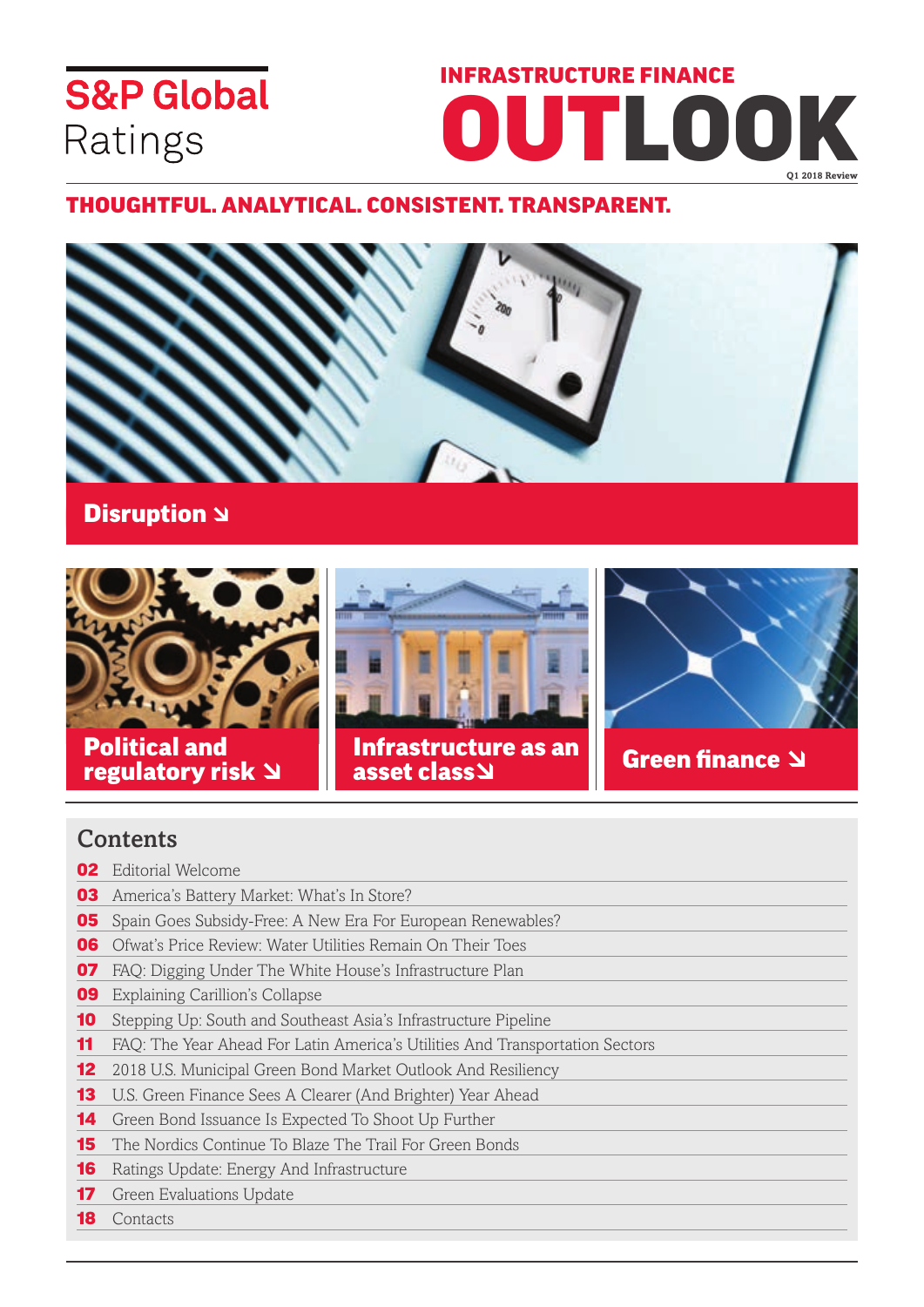#### EDITORIAL WELCOME



"After a dynamic 2017, infrastructure investors will likely keep focused on geopolitical tensions, tech disruption and global trade issues."

## EDITORIAL WELCOME

Mar Beltran and Karl Nietvelt welcome you to this quarter's edition of Infrastructure Finance Outlook by looking at what lies ahead for energy and transportation infrastructure in 2018

irst, we would like to welcome you to this<br>quarter's edition of Outlook. In this edition, we<br>delve into the most critical credit drivers and<br>developments in the global infrastructure space,<br>from technological disruption to irst, we would like to welcome you to this quarter's edition of Outlook. In this edition, we delve into the most critical credit drivers and developments in the global infrastructure space, from technological disruption to the regulatory political disruptive forces are never far away when analysing utilities and infrastructure companies. Finally, the drive for green finance and going beyond credit is becoming an established and increasing area of focus for investors.

In many industries we are seeing how technological advancements could drastically alter infrastructure operators' business models today. Think of the future developments for energy storage and the energy transition – with the unabated rise for renewables globally – which itself should continue to transform the power markets in many regions. Think, too, about how the advent of electric cars and closely linked therewith, autonomous vehicles, but also changes in behaviour (such as ride sharing) could have pervasive ramifications for many sectors over the long-term – toll roads and car parks being the most obvious.

#### **Utilities' credit quality is stabilizing, amid ongoing industry transformation**

For a time, North America's regulated utilities and merchant power generators were navigating a market of "known unknowns". Chief among them was the uncertainty surrounding President Trump's tax reform, which has now begun to be addressed. While most of corporate America is bullish about the new tax regime, the effect on creditworthiness of regulated utilities and their holding companies could be negative (see U.S. Tax Reform: For Utilities' Credit Quality, Challenges Abound, published January 24, 2018). Overall, the outlook for regulated utilities remains mostly stable – supported by robust regulatory oversight.

As for independent power producers, management teams are still pondering the extent to which energy efficiency and disruptive technology advancements, with the advancing of batteries and distributed generation, will necessitate strategic modification – a challenge that Aneesh Prabhu highlights in his article on page 3. Simultaneously, energy margins are under pressure as wind and solar generation – which has been increasingly deployed over the past three years – has shaved off peak price formation. These reasons explain why merchant power rating outlooks had a negative bias (45% negative; 55% stable).

The outlook for Latin America's energy sector is also generally stable, underpinned by single-digit growth in GDP and electricity demand. In Argentina, the implementation of an Integral Tariff Review, along with the central government's US\$36 billion energy investment plan, bode well for sectorwide growth, particularly in non-conventional renewables. Key issues to watch are the upcoming presidential elections in Mexico, and later in the year in Brazil.

Across the pond, the bulk of European integrated utilities have stabilized their business models and cash flows, after recovering from the 2016 commodity induced market downturn, with a steady rise in power prices and improved macro-economic outlook. In the short term, most at risk is the UK's regulated water sector as it navigates the 2019 price review (PR19), which outlines the next regulatory period from 2020 (see page 6). In addition, we observe a trend towards merchant renewable projects in Europe, as cost have fallen and governments are keen to reduce subsidies.

Conversely, rated utility companies in South and Southeast Asia (SSEA) are bouncing back, thanks to economic growth, government-led infrastructure development, and higher commodity prices. They should see moderate revenue growth, reaching around 4% from 2018-2020. The Indian government, for example, plans to tender nearly 100 gigawatts (GW) of renewables investments by 2022, worth about US\$100 billion. And this should continue the country's rapid growth in renewables.

#### **Sound performance is set to continue for infra transport companies**

Meanwhile, sound operating and financial performance should continue for airports, ports and roads. In the medium term, operational profitability in these sectors will increasingly depend on how companies and other key stakeholders, such as regulators, effectively face these new challenges. We see transportation companies having to place some strategic bets in the next couple of years.

Airports, for instance, continue to offer the highest returns on capital of the transportation sector, but even though passenger volumes are on the up, our airports portfolio globally showed flat revenues in 2017. Among the factors prompting this trend are flier's evolving habits. This includes the modes of transport they use to travel to airports and the amount they spend in travel and duty free. Airports need to rethink their business models, which have been factoring in real increases in retail revenues per passenger and discounting aeronautical charges.

Similarly, the major opportunity for ports is increasing connectivity. The fostering of inter-port competition, not only between national seaports but also with ports of neighbouring countries, has allowed trade opportunities to grow. Equally important to easing inter-port competition is efficient regional trucking markets, inland waterways, rail and road infrastructure, as well as transit regimes.

Last, our global roads portfolio enjoys a stable outlook, which reflects our view of GDP growth-linked earnings generation performance in the sector. So, where are the opportunities? Improving tolling mechanisms will be driven by growing investment in digitalization, GPS, tracking devices, and applications for big data. In turn, we expect to see operators like Transurban leading the development in mature markets including America and Australia.

Last but not least, M&A activity is promising. Lured by the opportunity to increase companies' leverage and extract returns, investors are continuing to find attractive opportunities in the transportation sector.

#### **The verdict**

So, what's next for investment in key infrastructure projects? After a dynamic 2017, infrastructure investors will likely keep focused on geopolitical tensions, tech disruption and, indirectly, on global trade issues and its impacts on the global economy. We can also expect a small improvement in the privately financed pipeline in 2018. While policy paralysis could mean the funding gap continues to widen, there is a light on the horizon. For instance, we believe the recent agreement on the European Fund for Strategic Investments (EFSI 2.0) in Europe, and Australia's asset recycling program will continue to ease new private-public partnerships (P3s). In China, P3s are gaining more attention because of rising government debt and as a way to diversify funding for infrastructure. Transportation will likely remain the focus of P3s in the U.S. with potential new initiatives from President Trump's infrastructure plan.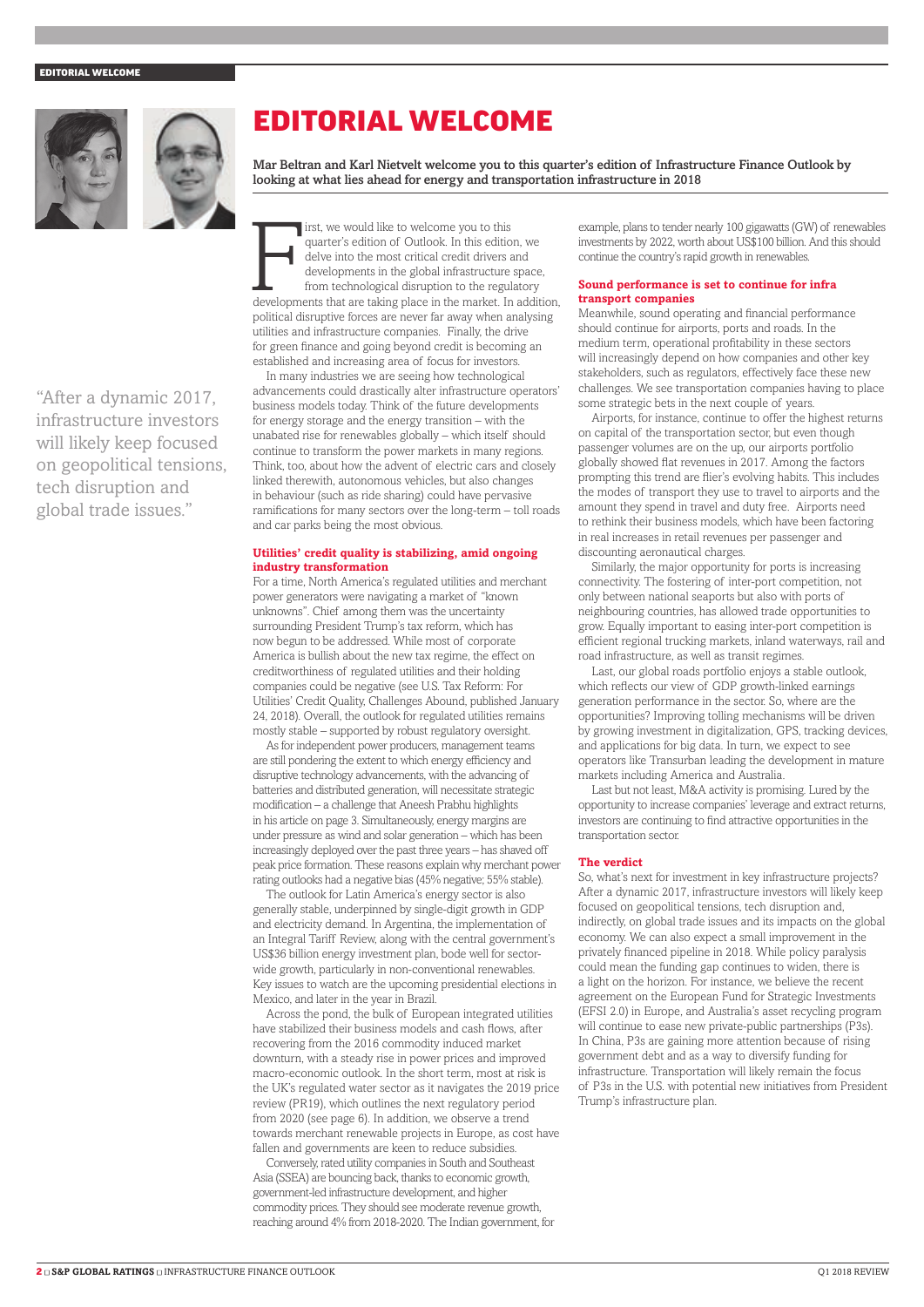# AMERICA'S BATTERY MARKET: WHAT'S IN STORE?

After renewables, battery storage could be among the next most disruptive new technologies for power markets. Aneesh Prabhu and Mike Ferguson explain how batteries could upend America's power model, once their economic rationale becomes even more evident

I's becoming increasingly clear that the accelerating<br>pace of change of various technologies is disrupting the<br>energy markets. Battery storage is potentially one of the<br>most transformative technologies that the power marke t's becoming increasingly clear that the accelerating pace of change of various technologies is disrupting the energy markets. Battery storage is potentially one of the most transformative technologies that the power markets have seen in the past few decades. While the battery gigawatt (GW) of installed U.S. capacity to date, a number of factors are converging to prime it for significant growth.

To date, the impact of battery storage has been, at best, muted. We still expect that battery storage technology would need to see substantial cost reductions before it can become a viable part of the grid with a widespread economic rationale. That being said, S&P Global Ratings believes batteries could have the potential to upend the existing power model in the U.S. over the long term – and also the power markets generally, given that energy storage can affect supply patterns and pricing. As we outline in this article, peak shifting (or shaving) applications are already economical, while residential PV solar and battery combinations may still require a further downward trend in costs, even more so for PV systems than batteries.

#### **The case of California: gas-fired peakers under pressure**

Battery cost curves continue to trend down. Since we have the highest visibility of lithium-ion economics, we'll take that as an example. First, when we think in terms of capital costs for batteries, units are in kilowatt-hours (kWh) of operation. That is to say, we price in US\$/kWh because we expect batteries to be duration products for peak shifting (or peak shaving) solutions.

Utility scale battery economics are currently at about US\$250-275/kWh price point, or \$1,000/kWh for a battery peaker plant that provides a four-hour peak shift. Costs for the balance of system are about US\$400-US\$500/kilowatt (kW) for equipment like inverter/rectifier, transformers and power control equipment, and safety equipment. So, a utility scale battery would currently cost around US\$1,400- US\$1,500/kW (US\$250-275 multiplied by four plus US\$400). We believe that these costs are comparable to the cost of building a natural gas-fired peaker plant in California.

This should be a concern for independent power producers (IPPs) that operate in that state because these cost economics imply that there will be no gas-fired peaker plant additions in California. The whole point of batteries is that they take electricity directly from the grid and do not draw electricity from wind turbines or solar panels. As a result, batteries allow combine cycle gas turbines (CCGTs) to operate as combustion turbines in peaker plants. This means that a 54%-56% thermal efficiency power plant is going to be able to provide peaking power attached to batteries, instead of the ISO calling upon 30%-32% efficiency combustion turbine. This, in itself, results in substantial carbon reductions and fuel cost savings. In fact, by turning all CCGTs into flexible peaker plants, in addition to being base load plants, batteries allow much more renewable penetration within the grid.

#### **Batteries attract commercial and industrial users**

Our analysis indicates that storage is already economical enough for many commercial customers to reduce their peak consumption levels. The structure of a commercial and industrial (C&I) customer's electricity bill is primarily composed of three parts: a fixed charge, a demand charge (based on the maximum intensity of demand), and a variable energy charge based on volumetric consumption.

By being able to store power, and shift energy within a day, a C&I customer can benefit in two ways. First, the customer can smooth out its load profile in order to decrease the maximum demand intensity in the month, thereby lowering

the demand charge portion of the bill. The demand charge represents a "capacity" payment to the utility based on the highest average kilowatts measured over a 15-minute interval over the month. We note that the demand charges make up to 40%-50% of a C&I customer's bill. By shaving, or shifting, peak usage, storage can offer a C&I customer significant savings. Second, storage takes advantage of the intraday variation in electricity prices (rate arbitrage) by purchasing and storing power when grid rates are cheaper (like at night) and drawing on the batteries when prices are higher (during peak load hours). The reduction in demand charges that these customers pay to the utility could then be used to recover their investments in battery systems.

#### **Residential PV plus batteries: costs have room for deductions**

To be clear, even for a large 25 kW residential solar energy battery pack, the cost economics are currently much more than US\$250/kWh. We estimate that conventional PV battery systems (that we can buy for our residences) still sell for upwards of US\$500/kWh. However, the cost trend is downwards. Market reports indicate that Tesla Inc. is paying Panasonic Corp. about US\$180/kWh for the batteries that it purchases for its cars.

Specifically, at current costs (US\$2,850/kW-DC ~ US\$3/ watt PV solar system; US\$500/kWh battery), solar plus storage is not economical in any U.S state except Hawaii (regardless of net metering). These dynamics do not improve materially even if battery costs decline to US\$250/kWh. However, at US\$2/watt-DC for the PV solar system, solar plus storage becomes competitive – with the levelized cost of energy (LCOE) declining to 16 cents to 17 cents/kWh from 25 cents to 26 cents – in a number of states, like New York, Massachusetts, and Connecticut with high residential retail costs. Yet, the economics seem to work only if both retail electricity rates are high and solar plus storage costs decline by 50%. For states where retail rates are low, having a stand-alone system appears to make less sense because

"S&P Global Ratings believes batteries could have the potential to upend the existing power model in the U.S. over the long term."

*continued overleaf...*



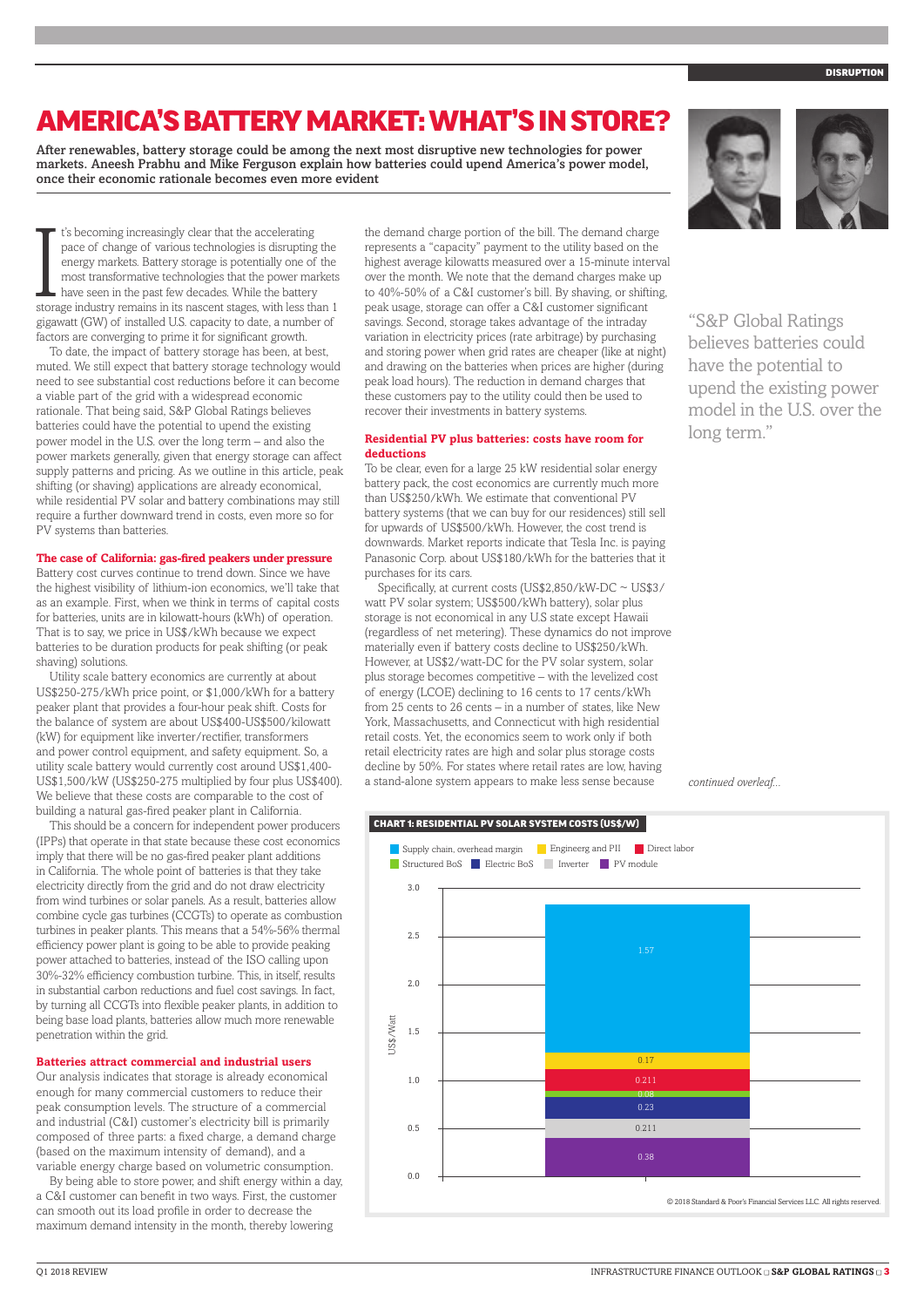

"We expect to see greater technological advances during the next three or four years due to the incentives that California has put in place."

the annual savings provided by batteries are not substantial enough to justify the additional hardware and equipment costs. We note, however, that there are prospects of the cost of solar power systems declining further, because almost 65% of overall residential solar PV costs are still soft costs (see chart 1, page 3).

#### **Regulatory push for renewables and thus batteries to continue**

Despite the repeal of the Clean Power Plan and the U.S.' withdrawal from the Paris Agreement by the Trump Administration, many states are pursuing their own climate change policies. Even amid court battles on carbon reduction regulation during the latter stages of the Obama Administration, environmental progress (more specifically, decarbonization) did not halt; in fact, it accelerated. We anticipate such progress to continue, with battery storage playing an increasingly important role. Of course, for the moment, the economics of battery storage are not propelling it forward. It is the state regulators that are aiming to reduce carbon emissions and also stimulate industries that are taking the lead.

The California market is likely to be among the most

heavily disrupted states from influx of battery storage (see chart 2). We expect to see greater technological advances during the next three or four years due to the incentives that the state has put in place. Currently, the Golden State leads the country. It has more than 4 GW of storage capacity in development (spread across about 149 projects). In September 2016, Govenor Jerry Brown upped the ante, signing AB 1637 and tacking a requirement for an incremental 500 MW of storage onto an existing mandate of 1.325 GW for the state's large investor-owned utilities.

#### **What next?**

Eventually the combining of solar and storage could make economic sense throughout the country. At the earliest, this could be a matter of five-to-seven years – if not decades. But, as disruptive forces loom, utilities and IPPs are recognizing that they must adapt or, indeed, risk being disrupted themselves.

Further information is available on the Capital IQ portal in the research pieces entitled "Going with the Flow: How Battery Storage Economics Are Changing Power Consumption" and "How Battery Storage Will Likely Affect U.S. Power Producers

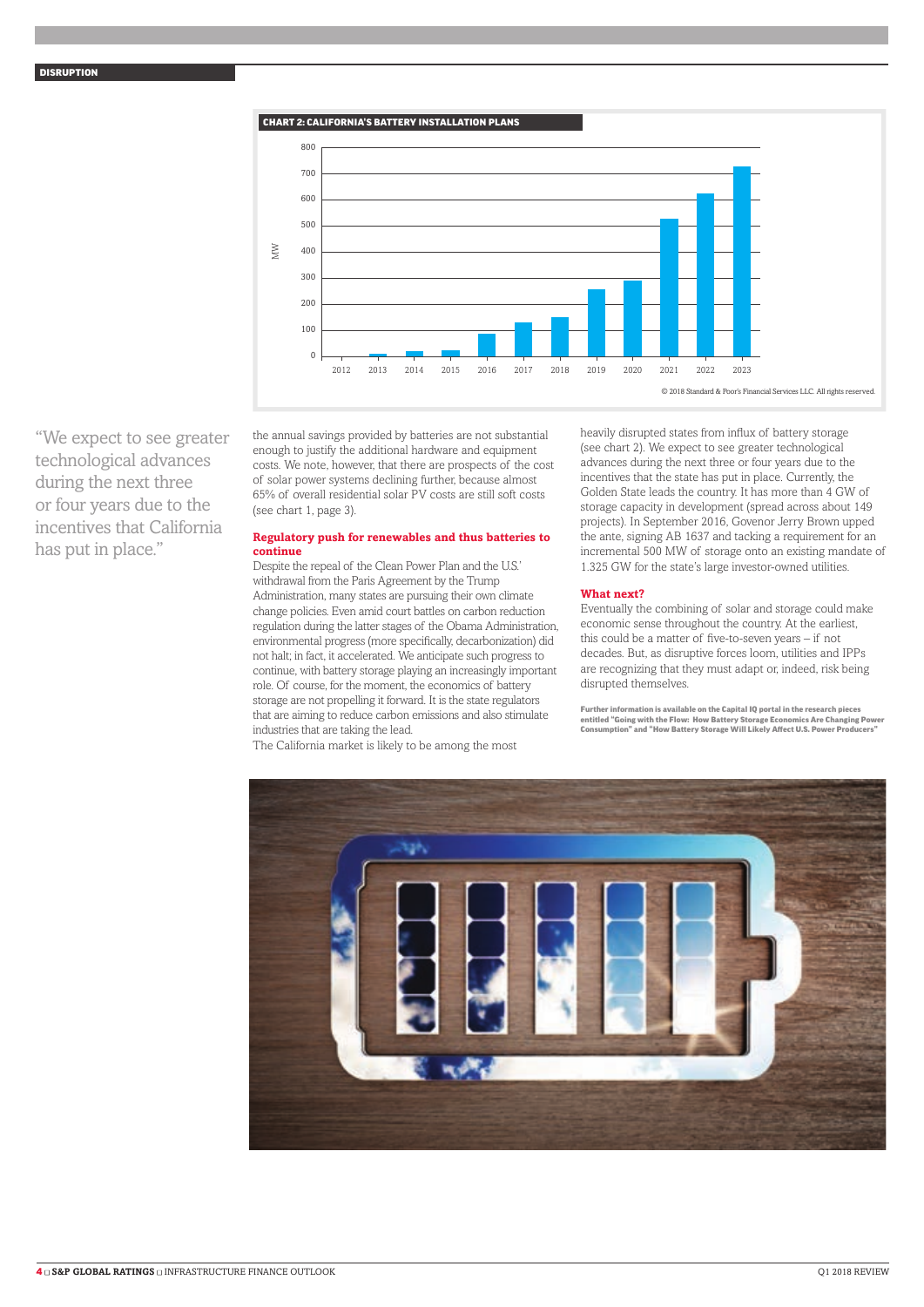#### POLITICAL AND REGULATORY RIS

### SPAIN GOES SUBSIDY-FREE: A NEW ERA FOR EUROPEAN RENEWABLES?

In Spain, remuneration for new renewable sources is changing dramatically. Government subsidies have ended, thereby exposing the sector to market pricing. Gonzalo Cantabrana Fernandez analyzes the developments

It was previously the case that renewable power plant<br>were not financially feasible if the utilities' remunerat<br>was only limited to standard power prices. To increas<br>the market coverage of renewables, government<br>subsidies t was previously the case that renewable power plants were not financially feasible if the utilities' remuneration was only limited to standard power prices. To increase the market coverage of renewables, government subsidies were therefore required. But today both the and the rising production scale of renewable technologies have prompted a new way of thinking: some governments are starting to believe that renewables are now competitive without subsidies.

The Spanish government is among them. The 8.7 gigawatts (GW) of renewables projects successfully awarded in 2016 and 2017 may not receive any subsidy from the central government. Following these auctions, bankers and advisers are scratching their heads, trying to ascertain the best approach to financing projects through what they consider to be a new era for renewables. In our view, the shift from a subsidy-based remuneration model to one more exposed to market dynamics may represent a sign that the industry is maturing. What remains is the challenge of balancing the market's potential risks with optimizing returns.

#### **Correcting regulatory missteps**

How did Spain arrive at this point? Thanks to a generous endorsement program, investment in renewable power has burgeoned on the Iberian Peninsula for the past two decades – well beyond the central government's expectations. As a result, renewable subsidies drove increasingly high regulated costs that could not be matched by the corresponding increase in fees paid by energy consumers.

The consequence has been a large tariff deficit, which has crushed the sustainability of the electricity system. In response, from 2008 until 2012, the central government made a series of retroactive changes to the renewable remunerations. But because these measures were not enough to contain the growing electricity tariff deficit, the government announced further revisions in July 2013. A standardized regulated asset-based (RAB) system replaced the incumbent feed-in-tariff system. The retroactive feedin tariff cuts very negatively affected the profitability of renewables, especially for solar photovoltaic (PV) facilities – and had a significant effect on investor appetite. However, thanks to these cuts Spain's power sector posted its first electricity tariff surplus in 14 years at the end of 2015.

It took until 2016 before new renewable power auctions were held. These were in the form of inverse auctions, where developers bid at a discount over the recognized RAB. This implies an implicit floor price guaranteed by the government and which is expected to change on an ongoing basis for all of the plants, and hence it is valid only under certain scenarios. In January 2016, the government awarded 0.5 GW to wind projects, based on a regulated asset-based (RAB) discount of 100%. The discount on the RAB was 63.4% on the second auction. On the third, it offered discounts of 87.1% for wind projects and 69.9% for PV projects. Based on today's rate of reasonable return (RRR), we estimate this translates in a pool price floor slightly below €40/MWh for the second auction and €28-€32/MWh for the third auction, depending on the project, thus implying significant exposure to pool prices.

#### **A new era?**

We see the proposed remuneration mechanism for the new renewables as much weaker than what we observed so far in Europe. In our view these new renewable projects are mostly merchant projects exposed to pool prices, and

hence their cash flow profile is less predictable and relies on each market participant's long-term view of power prices. Project financing may be more challenging to structure, due to the implied volatility of earnings and the limited leverage potential, unless projects manage to sign solid and long-term power purchase agreements (PPAs) with third parties. The move towards having little or no subsidy for renewables projects is not exclusive to Spain. In April 2017, results of a 1.55 GW auction by EnBW and Ørsted showed bids at zero – meaning no subsidies. In September 2017, the U.K. auction saw a drop in offered tariff prices of 50% on average since the last competitive auction, which took place two years previously. In the Netherlands the bids are to be awarded free of subsidies. Spain, on the other hand, is the first European country that may test this financing on a bigger scale.

The new Spanish power plants must be operational before January 2020. Failure to meet this deadline could allow the government to trigger the guarantees provided on the auction, which we understand could be around €496 million across the three auctions. This is especially challenging for sponsors who have yet to acquire the land to begin construction. Indeed, even at the bidding phase, some bidders did not own the land required to accommodate the projects. Overall, we think bidders will need both a strong balance sheet and experience to meet the deadline.

That being said, the transition by Spain's renewables industry to one exposed to market dynamics could be a sign of maturity where costs of production decrease as technology matures and gains scale. This is true both in wind (offshore and onshore) as well as in solar. We believe the stronger confidence and experience in the technology leads to increased risk appetite from investors. Although managing market risk exposure today appears to be a major shift for the asset class, more conventional generation technologies have managed and financed this risk before. Combined with budgetary constraints that could start limiting governmental subsidies for green generation across Europe, this may be the sign of a new era for European renewables. Ultimately, the challenge will be finding the right balance between risk and return for all stakeholders.

Further information is available on the Capital IQ portal in the research piece entitled: "The End To Subsidies: The Beginning Of a New Era for Spanish Renewables?



"With budgetary constraints limiting the role of governments' subsidies for green projects – not only in Spain but Europe more generally – the continent may be entering its next phase."

#### THE REGULATED ASSET-BASED SCHEME

The regulatory framework governing Spanish renewables is based on a regulated asset-based (RAB) scheme. Under the scheme, each plant is remunerated by the government to ensure a "reasonable rate of return". This rate is the 10-year government bond yield plus a spread and is reviewed every six years. It is currently 300 bps for the first regulatory period, implying a 7.5% financial remuneration. Operating assumptions are defined by the government and based on the standard asset (assets with the same type of technology and year of construction).



#### TARIF DEFECIT FOR THE SPANISH ELECTRIC SECTOR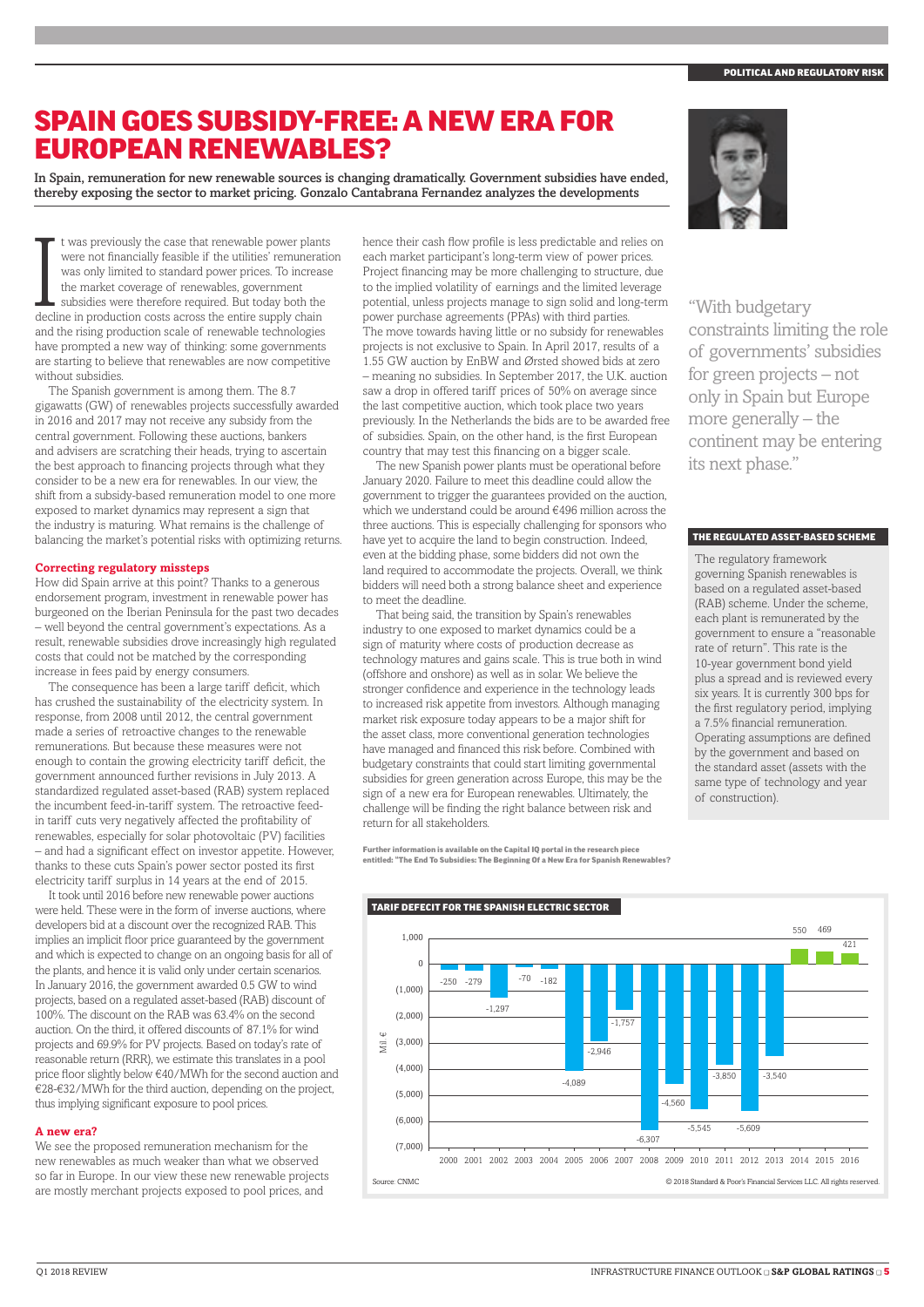

## OFWAT'S PRICE REVIEW: WATER UTILITIES REMAIN ON THEIR TOES

Water utilities in England and Wales may face pressure from the regulator Ofwat's upcoming price review. Pierre Georges explains

"Water companies still have some flexibility to mitigate any negative effects, by modifying their financial policies and by implementing efficiency measures."

In December 2017, the Water Services Regulation<br>Authority (Ofwat), the water utilities regulator for<br>England and Wales, published its final methodology<br>for the 2019 price review (PR19). Based on this<br>methodology, water com n December 2017, the Water Services Regulation Authority (Ofwat), the water utilities regulator for England and Wales, published its final methodology for the 2019 price review (PR19). Based on this methodology, water companies devise their business 2020 to March 2025.

What does it mean? In our view, rated water companies across England and Wales may find aspects of the new pricing methodology challenging. It may hit credit metrics to the extent that we could take negative rating actions. That said, PR19 remains in its nascent stages. Water companies still have some flexibility to mitigate any negative effects, by modifying their financial policies and by implementing efficiency measures.

#### **Getting to grips with PR19**

Rated water companies in England and Wales benefit from one of the best regulatory frameworks in Europe, which affords them a strong regulatory advantage. They've enjoyed a long and stable track-record of independent regulation that allows for the full recovery of operating, capital, and financing costs, alongside strong ring-fencing conditions.

But what might water companies find challenging in the upcoming methodology? Here we can point to three items:

#### **Reduction in water companies' allowed cost of capital**

Ofwat has adjusted its guidance for allowed cost of capital from the current 3.6% to 2.8%. This new figure represents an average between the 2.3% retail price index weightedaverage cost of capital (WACC) and the CPIH, a measure of inflation that also considers rises in owner-occupiers housing costs and council tax rates.

Ofwat's revised guidance reflects a few things: the lower market cost of debt; the shift in equity market conditions (costs of equity now range between 3.8% and 4.5%, compared with 5.6% for PR14); and a signaling of the regulator's steer toward affordable bills. The decision to index the cost of



new debt by reference to the market benchmark is ratingsupportive, in our view. It largely protects water companies from the risk that accompanies an increase in the cost of debt – important given that interest rates could be set to rise.

#### **Introduction of efficient cost baseline mechanism**

Under the methodology for PR19, Ofwat introduces a new cost-sharing mechanism. Cost allowance for each company will no longer be directly based only on their own historical cost performance (known as the menu approach). To establish an efficient cost baseline, the next regulatory period will instead use econometric models that benchmark cost performance among companies both within and outside the industry. In order to gain rewards, companies will therefore need to outperform their own historical costs and the costs of their peers.

#### **Wider indicative RoRE range for ODI**

PR19's methodology also sets an indicative return on regulated equity (RoRE) range for outcome delivery incentives (ODI). Ofwat is increasing the range for penalties and rewards (previously at  $\pm 1$ % to  $\pm 2$ %) and removes the cap and collar previously set at  $\pm 2\%$ . While the new approach by Ofwat provides the operators greater prospects to earn additional returns, it exacerbates the downside for weaker operators given the risk for higher penalties. Because this measure is less manageable than the above, it goes some way to undermining our favorable assessment of this market's regulatory advantage. The measure also reduces the stability and predictability of cash flows and exposes some companies to unlimited penalties – and, therefore, losses.

#### **On their toes**

During the past few years, S&P Global Ratings has continuously monitored the political scrutiny on Oftwat's regulatory decisions. We recognize that overt political pressure could depress our view of the regulator's independence.

However, the implementation of PR19 – a structured and transparent price control process – does also reinforce, to an extent, our assessment of the strong regulatory advantage that the jurisdiction enjoys.. And given that environmental, social, and governance (ESG) risks become an important consideration in our own methodology and analytics, we positively note the increased focus in Ofwat's PR19 methodology on contemporary topics such as environmental challenges and innovation.

PR19 is still in an early phase: the new regulatory period will only begin in April 2020. Water companies maintain some flexibility to mitigate the expected negative impact. It therefore remains plausible that companies could achieve strong performance – despite the incoming methodology's stretching requirements.

So, what next? We identify innovation and new technologies as important drivers for cost reduction and cost optimization. We also believe that there is some level of flexibility for companies to manage their cash flows as they consider the methodology for cost recovery.

We expect to be in a better position to determine the credit impact on each company individually once they finalize and submit their business plans to Ofwat by September 2018 – and particularly once the regulator provides its initial assessment of the business plan in January 2019.

Further information is available on the Capital IQ portal in the research piece entitled: "New Ofwat Regulations Will Keep U.K. Water Utilities On Their Toes"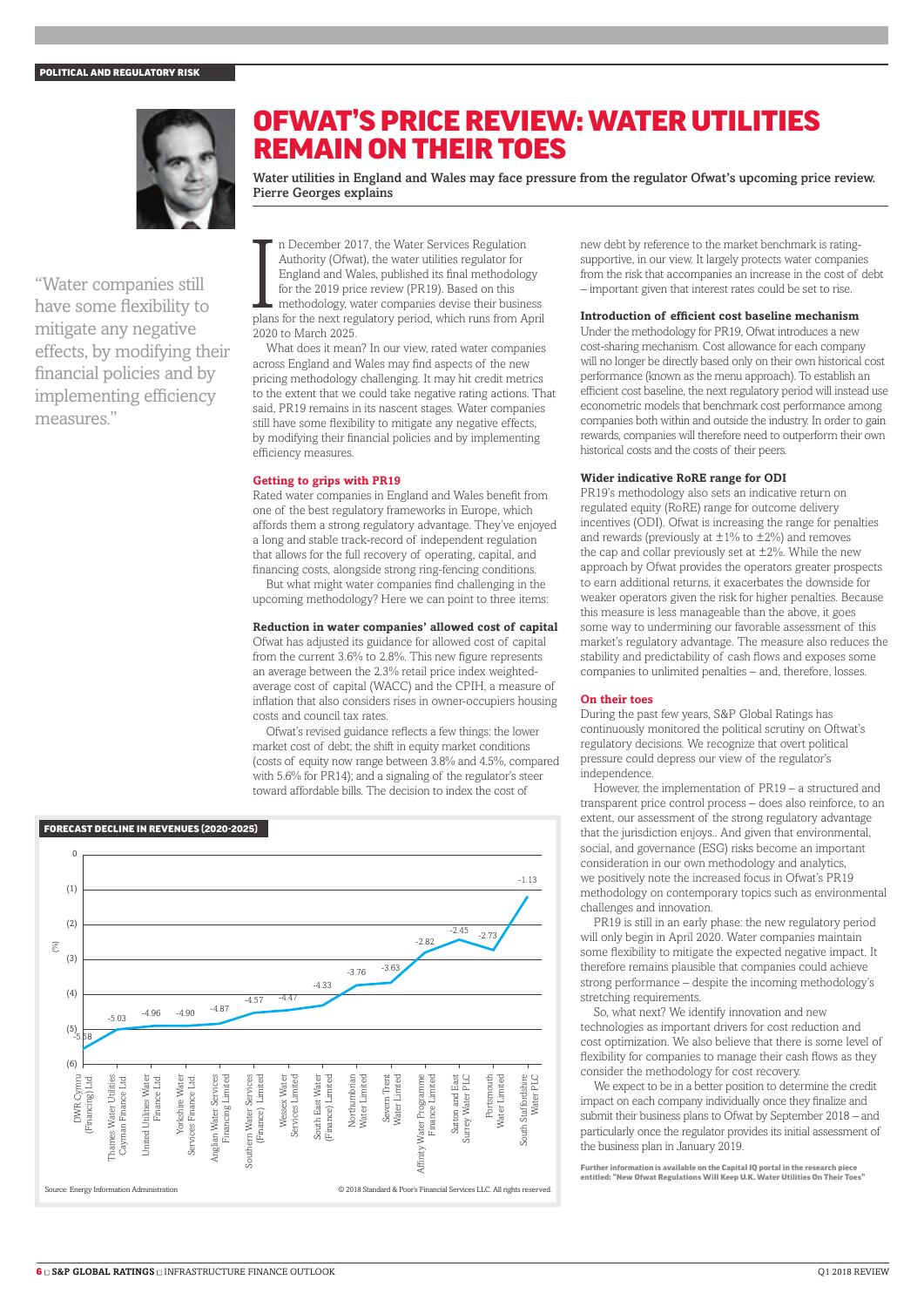### FAQ: DIGGING UNDER THE WHITE HOUSE'S INFRASTRUCTURE PLAN

Anne Selting answers many of the most pressing questions that arose following the release of the White House's plan to overhaul the country's infrastructure

In February, the Trump Administration rel much-anticipated plan to fix the nation's locumbling infrastructure. President Donal "Legislative Outline for Rebuilding Infrast America" framework serves to shake up to government n February, the Trump Administration released its much-anticipated plan to fix the nation's broken and crumbling infrastructure. President Donald Trump's "Legislative Outline for Rebuilding Infrastructure in America" framework serves to shake up the federal

The plan unveiled three new programs and other changes intended to provide US\$200 billion in federal funding which, combined with state and local funds and private capital, could lead to US\$1.5 trillion of new infrastructure investment. The plan also pledges to dramatically shorten the time it takes to obtain permits and outlines ways that state and local governments can revamp their infrastructure investment decisions. And it opens the door wider to private-sector involvement, too.

#### **Q: The White House's Infrastructure Plan – what is it?**

The plan's broad objective is to push state and local governments to innovate and explore new funding approaches. Not only does the plan intend to maximize the multiplier effect of limited federal funding, but it also seeks to attract private investment. It focuses squarely on reducing and streamlining permitting processes so that projects with a strong value proposition and funding plan can be built quickly.

Further, the plan considers a range of models that move beyond the conventional role of municipalities and state government-financed infrastructure, including public-private partnerships (P3s), and other alternative-delivery approaches for projects, such as asset bundling. It encourages a concept known as "value capture financing" for transit projects that could result in private capital playing a bigger role in public infrastructure. We consider this aspect favorable because policy-makers need a diverse range of financing options to bridge the well-documented infrastructure gap, particularly in an environment of scarce government funding. Total funding for the plan is US\$200 billion over 10 years and includes the following initiatives:

- • Incentives program: A total of US\$100 billion has been pledged toward a new program awarding incentive grants to state and local governments for up to 20% of the project cost. The program favors projects that create significant additional infrastructure investments that don't require ongoing federal funds for operation, maintenance, and rehabilitation.
- Rural infrastructure: A total of US\$50 billion is established as a grant program. The lion's share will be allocated as grants directly to governors using a rural formula and gives broad discretion to states to identify needed projects.
- • Transformative projects: Another US\$20 billion is dedicated to providing federal aid to infrastructure projects that are in demonstration phases or seen as too risky to attract conventional financing.
- Other federal loans and programs: About US\$20 billion would increase funding for less well-known but successful federal loan programs, including the Transportation Infrastructure Finance and Innovation Act (TIFIA) and the Water Infrastructure Finance and Innovation Act (WIFIA). It would also expand private activity bonds. In addition, US\$10 billion would be set aside to create a new revolving fund that would allow purchases rather than leasing of federally owned property.

# **Q: Can U.S. infrastructure investment increase while federal infrastructure funding shrinks?**

Federal purses are tight. The Administration faces political headwinds due to the deficits induced by tax reform, which means this infrastructure plan was never going to be a massive federal stimulus package.

We note, however, that half of the total federal funding pledged in the plan is set aside for the incentive program that turns upside down the traditional expected federal government funding contribution. Historically, the funding formula for infrastructure has seen the federal government often foot 80% of the investment, with the state and local governments picking up the balance. This program poses a unique challenge for state and local governments to come up with at least 80% of funding. Not all states or local governments will have the financial flexibility to meaningfully tap into this program (we have nine states on negative outlook) – at least not without some creative solutions.

#### **Q: Which municipalities and sectors will likely move first on the plan?**

We expect the early-adopter states and local governments will fall into two buckets: those that have the capacity and willingness to issue additional debt to capture the federal grants; and those that are looking for creative solutions to specific projects. This could include collaborating with the private sector, for example, by tapping user charges such as tolling as a way to support investment and insure funding for ongoing upkeep. In fact, one element of the plan intends to remove federal restrictions on tolling interstate roads.

The scope of infrastructure assets eligible is vast. While increasing surface transport investment seems to be a clear winner in the plan, the incentive program includes a wide *continued overleaf* 



"This infrastructure plan was never going to be a massive federal stimulus package."

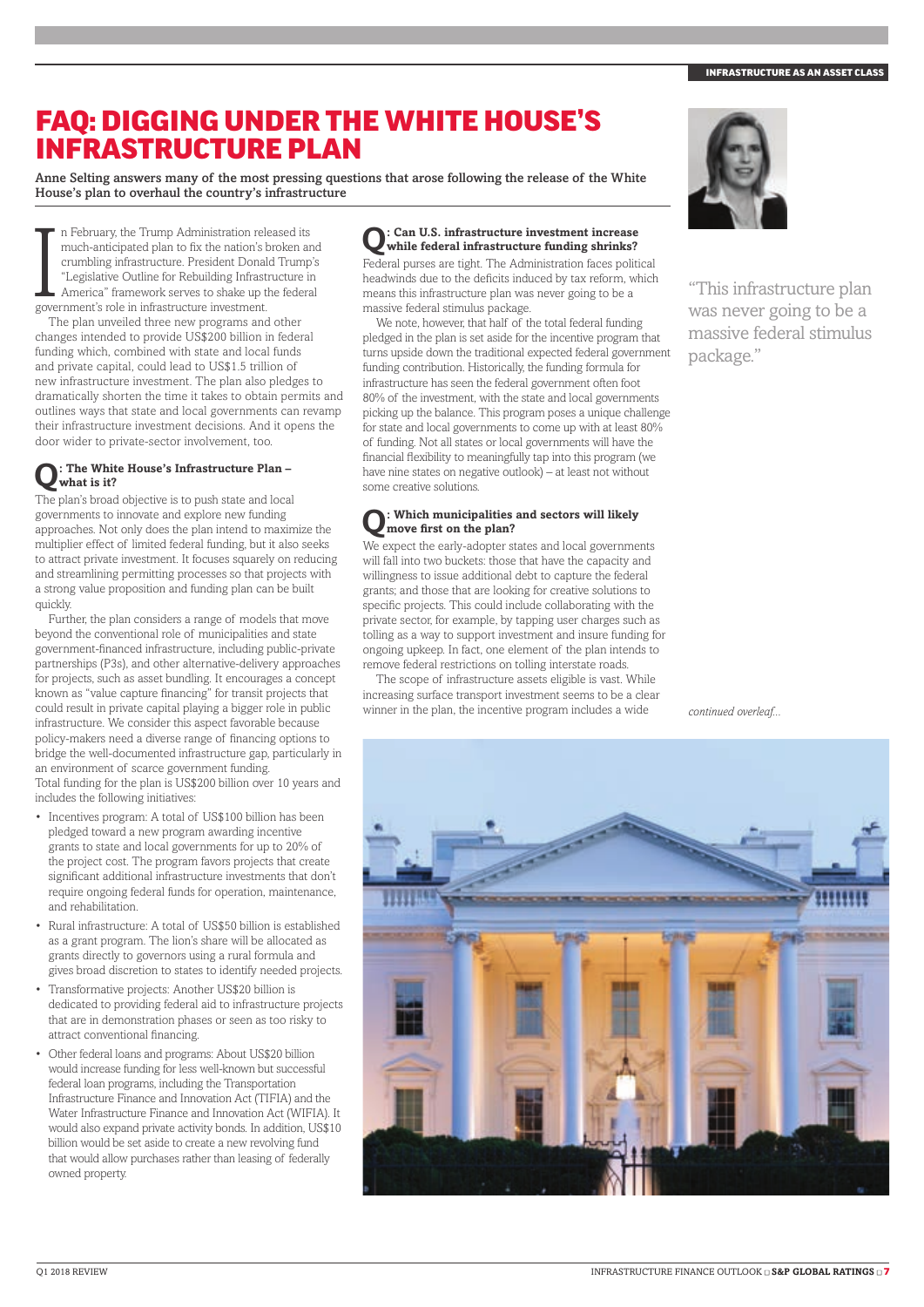range of asset classes, such as airports, passenger rail, ports and waterways, flood control, water supply and drinking water, hydropower, waste and storm water, and brownfield and Superfund sites.

#### **Q: What will the private sector's involvement entail?**

The private sector will doubtless play its role. Because governments and other infrastructure providers might need to consider user pay models to reach the funding levels required to access the incentives program, they could be more open to participating in P3s.

More broadly, the role of private capital could be significant under the plan. Private investment in public infrastructure is not a new concept worldwide (it has particularly thrived in Canada, Europe, the U.K., and Australia), but it has had a slow start in the U.S. Although there is no single section of the plan devoted to programs using private capital, it clearly intends to stimulate P3s and potentially encourage outright privatization through legislative changes.

Some specific areas of support include efforts to: expand the use of tax-exempt private activity bonds, which are attractive forms of debt financing for P3s; offering the ability to toll on federal interstates; removing some of the constraints around using P3s for public transit projects; and streamline passenger facility charge changes in small and non-hub airports (which could stimulate the number of airport modernization programs that use a P3 structure). Tempering these opportunities is the lack of alignment



between Republicans and Democrats over the use of private capital to stimulate infrastructure investment, and this administration's plan will ultimately need bipartisan support to advance an infrastructure bill.

#### **Q: Are there any lesser-known initiatives and projects, which may also benefit?**

Yes, some relatively obscure but successful federal programs would receive increased funding.

The Transportation Infrastructure Finance and Innovation Act of 1998, known as TIFIA, has been providing credit assistance, mostly in the form of direct loans to critical surface transportation projects. The more recent Water Infrastructure Finance and Innovation Act, or WIFIA, began in 2014 and provides similar federal credit to water and wastewater infrastructure. Both programs, along with the Railroad Rehabilitation and Improvement Financing, which helps finance railroad infrastructure, will receive a funding increase in the region of US\$14 billion.

Because these programs are matched with other debt and equity contributions, we estimate that as much as US\$50 billion in additional projects could be supported. Since January 2017, for example, TIFIA underwrote a little less than US\$5 billion in 15 project loans for a total of US\$20 billion in projects. P3s can also tap these lending sources, too. In turn, the expansion of both TIFIA and WIFIA, in particular, may present opportunities for private capital.

Also given special focus are rural areas. The infrastructure plan makes special provisions for areas where delivering infrastructure with scale becomes challenging. Further, low levels of population and weaker demographics can challenge a user-pay approach. The biggest opportunity to jumpstart rural infrastructure may come with considering the bundling of assets.

Governments could combine smaller individual projects to attract private capital and harness scale along with building critical mass around the expertise needed to manage them. For instance, the Penn Bridges project, a P3, will develop, design, construct, and maintain 558 geographically dispersed, structurally deficient bridges across the Commonwealth of Pennsylvania. After repair and construction is completed (expected by December 2018), the project will maintain the bridges under a 25-year availability concession with Pennsylvania Department of Transportation.

#### **Q: What next? Is America ready to pay to use its public assets?**

The problem for U.S. infrastructure has never been a shortage of private capital, but rather how it is paid for. Even if policymakers reject the overall plan and its role for private capital, S&P Global Ratings sees an inevitable need for Americans to accept paying more to use the nation's infrastructure. At its very essence, the plan forces into the political debate a conversation about who will support new infrastructure because massive federal funding is no longer on the table. And if the gap cannot be bridged by local and state governments alone or through additional direct federal spending or programs, the private sector will inevitably have to be involved in the solution.

Further information is available on the Capital IQ portal in the research piece entitled: "President Trump's Infrastructure Plan: A Substantive Shift To Private Sector Funding"

"Even if policymakers reject the overall plan and its role for private capital, S&P Global Ratings sees an inevitable need for Americans to accept paying more to use the nation's infrastructure."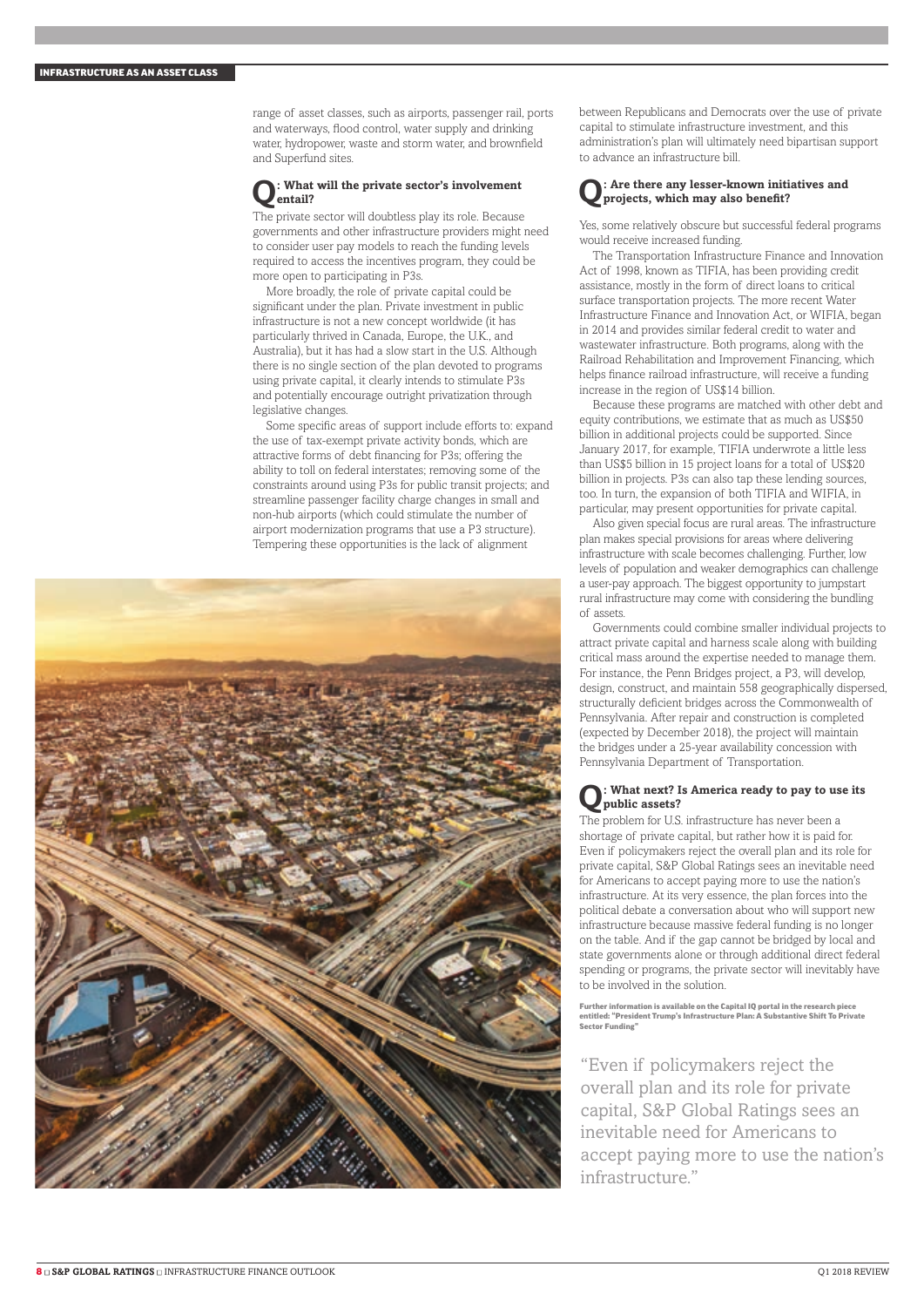# EXPLAINING CARILLION'S COLLAPSE

Following the news of Carillion's compulsory liquidation, Mar Beltran explores what's at stake for the U.K.'s private finance initiatives (PFI) projects

The liquidation of Carillion (not rated),<br>
until recently the second-biggest facilities<br>
management (FM) and construction service<br>
company in the U.K. with £4 billion in turn<br>
has disrupted the construction and FM ma<br>
and until recently the second-biggest facilities management (FM) and construction services company in the U.K. with £4 billion in turnover, has disrupted the construction and FM market private finance initiatives (PFI) scheme. The string of announcements is also raising new concerns about the construction and outsourcing industry in the U.K. and the stability of public services.

 $H$  Here, we delve into why Carillion got into financial trouble and what it means for the PFI market in the U.K. We believe that among the main culprits were aggressive shareholder-focused (dividends growth) and poor risk management policies, which lead to major construction project impairments and a decrease in operating margins. The extensive use of the U.K. government's supply chain finance (SCF) scheme as a source of financing and lack of related disclosure kept Carillion's fragile financial situation hidden for longer. We believe that a great deal more needs to be done by audit committees, auditors, and regulators to ensure that companies clearly disclose their use of SCF (reverse factoring).

#### **The PFI scheme shouldn't be blamed**

The PFI scheme regularly comes under review, and issues such as poor procurement practices (awarding contracts to the cheapest option) or inability to deliver the cost benefits (higher administration or financing costs) are covered in such reviews. What's more, during the past 20 years of PFIs, at times some contract managers have indicated that their facilities management (FM) contracts (or elements of them) were not profitable or that the contract had not been profitable at some point in the past. This suggests that FM contracts may have routinely been mispriced.

Due to the structure of public-private partnership (PPP) projects, low profits for the operator should not immediately affect individual projects. Certain market players may be willing to support unprofitable contracts rather than jeopardize their market position. In addition, mispriced soft FM contracts (typically labor-based services) may often be corrected by market testing or benchmarking. No such mechanism is usually available for hard FM services (including also reactive and planned maintenance), however, which as a result face significant medium-term to long-term exposure on these costs. Consequently, the project company too will find mispricing a significant issue if it must replace a hard FM contractor.

A noticeable trend during the first 20 years of PPP has been the reduction in absolute and relative levels of long lifecycle funds (which in addition maintenance, require major works such as major equipment replacement), with early budgets often significantly higher than at present. The marked decline, in our view, does not reflect any advance in lifecycle methodology, but rather an aggressive costing approach. Given that lifecycle expenditure is largely incurred only later in the concessions, increased risk may have been building from the outset.

Despite some weaknesses, the PFI scheme should not be blamed for Carillion's liquidation and the string of troubling news in the U.K. construction and outsourcing sector this year.

According to the Commons Briefing, the cause of Carillion's financial difficulties is, for the most part, not connected with its government contracts but rather with

other parts of its business. According to Carillion´s annual report, only £106 million in revenues (approximately 5% of total Government Contract revenues) were expected in 2018 and 2019 from PFI contracts.

#### **What drove Carillion into a ditch?**

In mid-2017, Carillion reported significant construction project impairments totaling as much as £845 million. This was not solely exclusive to the U.K. While £427 million related to U.K-based projects, £104 million related to Canada-based projects and £314 million to the Middle East. In our opinion, this reflects poor decisions in the years leading up to the collapse, including aggressive pursuit of growth and shareholder focused financial policies (dividend distributions), combined with weak risk management. According to the Commons Briefing, the board did not exercise proper governance oversight.

Though we do not rate Carillion, we believe it likely that contracts were mispriced and that management likely used debt for dividend distributions, despite Carillion's substantial underfunded pension liabilities. Carillion reported only a modest increase in working capital in 2012-2016, which however obscured significant working capital outflows and negative operating cash flow when adjusted for reverse factoring, which we would treat as debt. Carillion's adjusted debt would have suggested aggressive leverage when including sizable pension liabilities and estimated reverse factoring.

Further information is available on the Capital IQ portal in the research piece entitled: "Carillion's Demise: What's At Stake?"



"Despite some weaknesses, the PFI scheme should not be blamed for Carillion's liquidation and the string of troubling news in the U.K. construction and outsourcing sector this year."

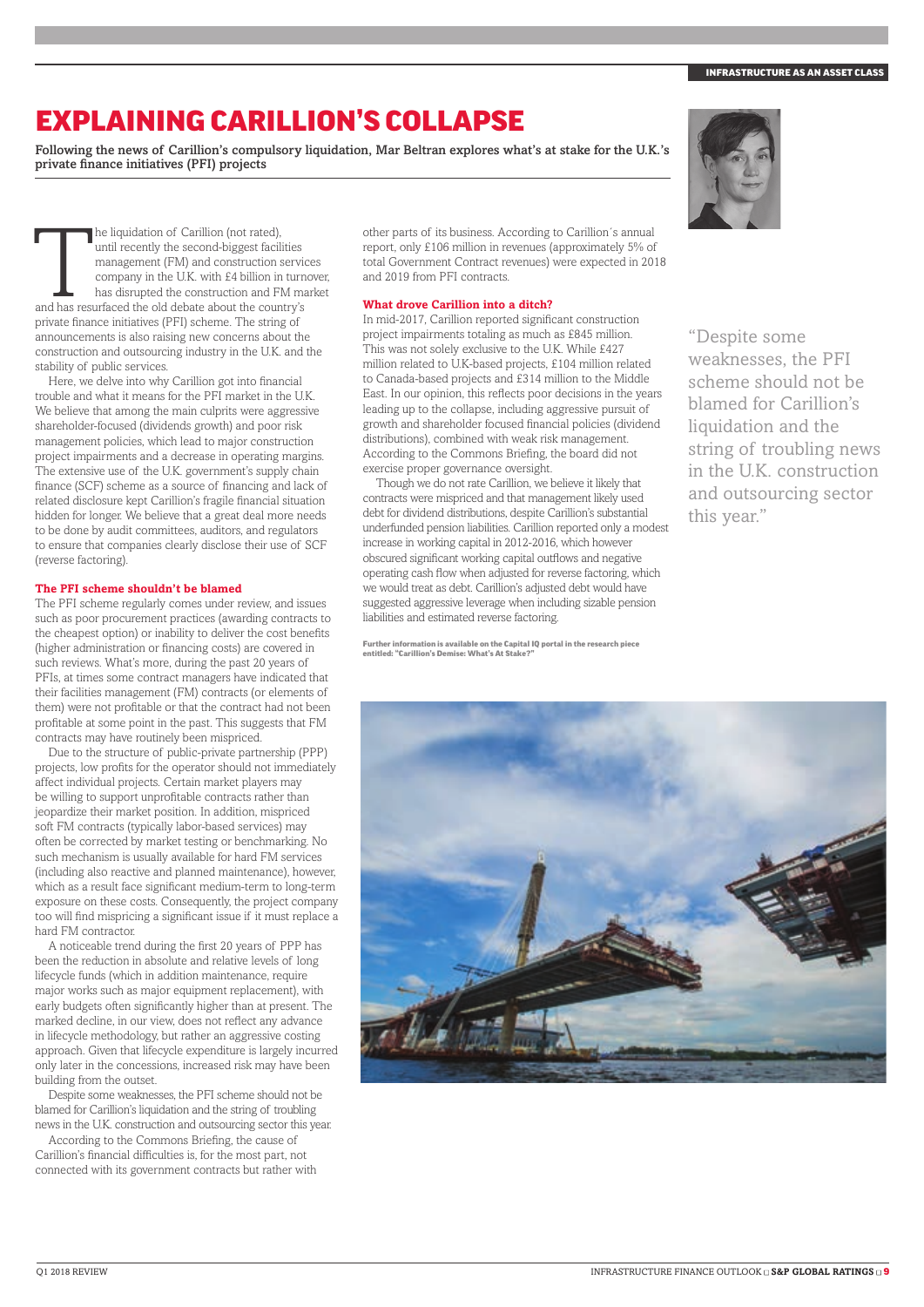

## STEPPING UP: SOUTH AND SOUTHEAST ASIA'S INFRASTRUCTURE PIPELINE

Abhishek Dangra assesses the ambitious plans currently underway to regenerate South and SoutheastAsia's infrastructure

"The Asian Development Bank (ADB) estimates that the SSEA will spend a total of US\$9.5 trillion on infrastructure between 2016 and 2030. This requires enormous sums of capital."

any of the world's most intensive<br>
infrastructure projects are underway in<br>
South and Southeast Asia (SSEA). Among<br>
them are electrification projects to remove<br>
power deficits, while developing countries<br>
in the region are infrastructure projects are underway in South and Southeast Asia (SSEA). Among them are electrification projects to remove power deficits, while developing countries networks. Such ambition comes at a price, however: the Asian Development Bank (ADB) estimates that the SSEA will spend a total of US\$9.5 trillion on infrastructure between 2016 and 2030. This requires enormous sums of capital. With the region entering a critical period in its infrastructure development, we receive many questions such as: "What is the credit outlook for SSEA's infrastructure players?"

Despite a varied regulatory landscape between jurisdictions and sectors, the SSEA has enjoyed relative regulatory steadiness. This informs a stable outlook for most of the 24 S&P-rated infrastructure companies in SSEA. Infrastructure companies based in Singapore, Malaysia, Thailand and the Philippines could become the region's most robust.

#### **The region's big spenders**

With Asia's infrastructure market experiencing a flurry of spending, it is India and Indonesia leading the rest. Capital expenditure (capex) in India remains high as the country addresses its wide-ranging infrastructure deficits. Indonesia's infrastructure spending, meanwhile, is expected to increase by 47% for our rated companies between 2018 and 2020 (against the previous three-year period).

Driving capital investment in Indonesia are state-owned enterprises (SOEs), particularly for electricity, toll roads and ports. The likes of electricity generator, PT Perusahaan Listrik Negara, and toll road operator, PT Jasa Marga, are scaling up operations to meet the government's development and GDP growth targets. Yet, because these targets are highly ambitious, our ratings already factor in the potential financing challenges, as well as the complications that could arise in the execution – namely delayed cash flows, higher capex or negative regulatory interventions.

SOEs are also the main players in India's infrastructure upgrades, where transportation projects are most in demand. Previously, disputes and payment delays have partially muted private-sector involvement from toll road construction projects. To compensate, the central government has



significantly ramped up roads and railway expenditure. Further, high investment in renewable generation has increased (see also the Editorial Welcome), which has made it ripe for growth.

Following closely behind is Singapore, where the central government may also increase budgets for transportation infrastructure upgrades. The focus will be on regenerating the country's aging facilities, including the metro rail, and expanding the island state's airport and ports. One of the signature projects is a high-speed rail network connecting Singapore and Malaysia, which is still in its planning stages. There are plans for improving the power grid to meet future load requirements, too.

Malaysia and the Philippines are following suit with respective commitments to upgrading their grids. However, beyond this the plans are considered poles apart: both have divergent regulatory and competitive trends. Malaysia recently retained its tariff schedule for utilities, which provides visibility over cash flows for the next two years. By contrast, regulatory uncertainty continues in the Philippines – with tariff review delays lasting nearly three years. In turn, a previously encouraged instrument, the public-private partnership (PPP), has been seldom used. It has been replaced by public investment. And capex in the Philippines may increase even further if the central government's plans to implement the US\$180 billion "Build, Build, Build" agenda, a spending plan equivalent to seven percent of national GDP, are successful.

#### **Risk accompanies ambition**

What's clear is that the pipeline is stepping up. And, with this, we expect average revenue growth for rated SSEA infrastructure and utilities to sit between four and six percent between 2018 and 2020. However, such capital intensive projects come with greater risk. For India and Indonesia, cumulative capex for rated companies will exceed US\$25 billion by year-end 2020.

With this in mind, those companies able to withstand the higher spending requirements, and those overseen by strong regulatory controls, should see their credit profiles fare better than the rest. In this list we would expect companies based in Singapore, Malaysia, Thailand and the Philippines, while companies in Indonesia and Indian companies may have weaker credit profiles and higher leverages. Across the region, we believe infrastructure majors with ratios of debt to EBITDA in excess of 5.5x could face financial pressure. This could place some of Indonesia's infrastructure majors in troubling waters: the average ratio of debt to EBITDA could rise above 6.0x by the year-end of 2020 (see chart).

Other risks abound, too. As infrastructure gaps narrow, there is a risk that credit profiles could widen. Divergent regulations by jurisdiction and by sector may leave highly leveraged companies vulnerable to regulatory surprises – not to mention other stresses, such as rising interest rates and lower-than-expected revenues. And, as seen in many other regions, the medium- to long term may see the introduction of risks (but also opportunities) from industry disruption and technological advancements.

All things considered, the region's substantial infrastructure investments should support the SSEA's growth and development. Given the increasing involvement of SOEs in developing infrastructure, there is an unprecedented incentive for governments to ensure the strength of both supporting regulatory frameworks and the financial health of market participants. It follows, then, that strong regional infrastructure majors could emerge in the future.

Further information is available on the Capital IQ portal in the research piece en information is available on the Capital IQ portai in the research piece<br>led: "Bridging Infrastructure Gaps In India And ASEAN Could Create Divides"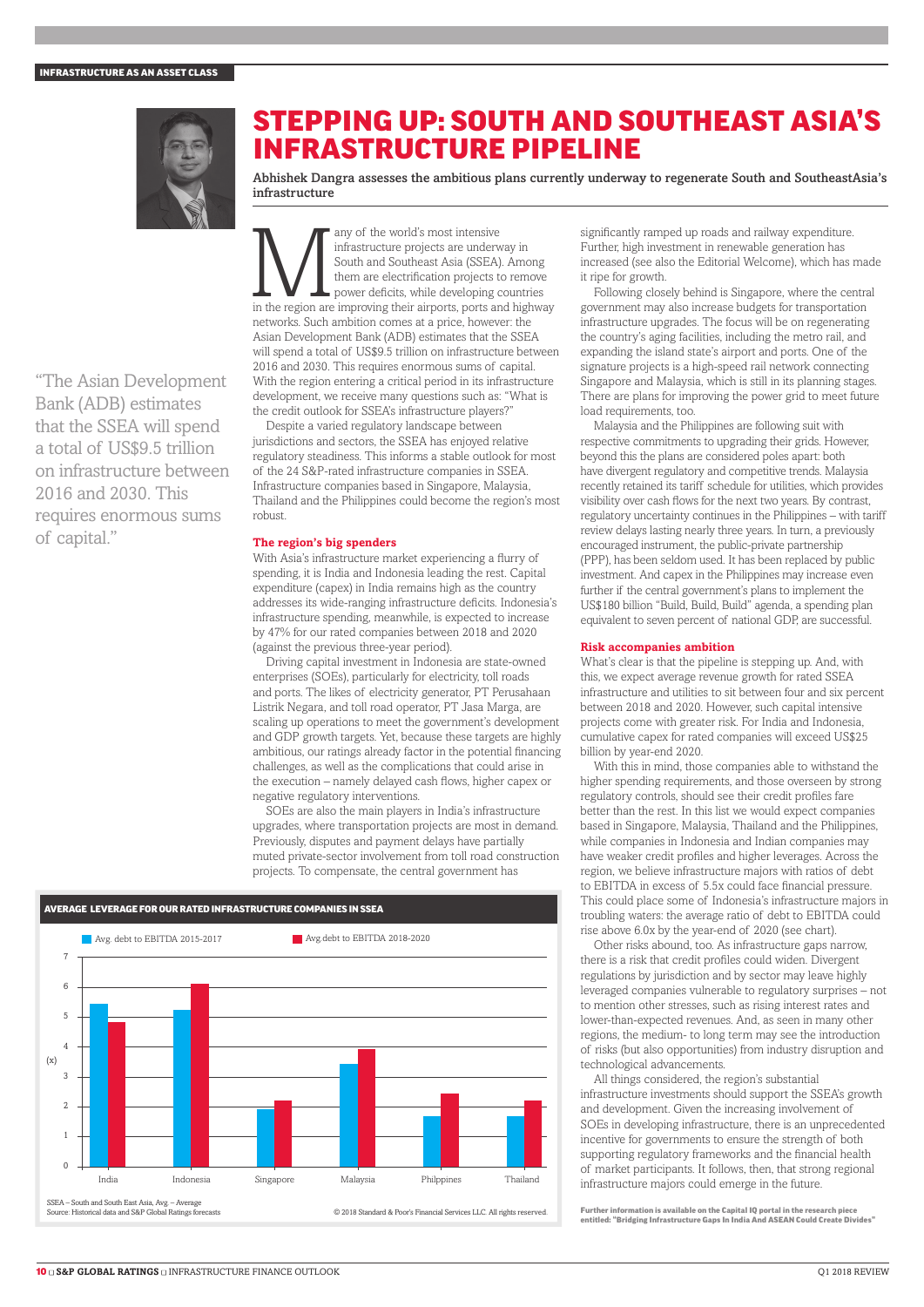### FAQ: THE YEAR AHEAD FOR LATIN AMERICA'S UTILITIES AND TRANSPORTATION SECTORS

Julyana Yokota answers the market's most pressing questions concerning the outlook for the region's energy and transportation infrastructure industries

# **Q: Julyana, let's begin with the energy sector. How is the outlook looking for the region?**

The outlook for Latin America's energy sector in 2018 is generally stable, underpinned by single-digit growth in GDP and electricity demand. Of our rated portfolio, 87% of outlooks are currently stable – the lion's share of those companies are Brazil-based entities. The recent stabilization of Brazil's sovereign rating has cascaded to issuers. As elections in Mexico will take place in July, we'll continue to monitor potential effects of a new administration on energy regulation here, too.

# **Q: What key developments are happening?** In Argentina, the implementation of the Integral

Tariff Review eliminated rate freezes, which strengthened companies' cash flows and capital structures. The Review, alongside Argentina's US\$36 billion energy investment plan, bodes well for the sector-wide growth, particularly in nonconventional renewables. These energy sources are playing an increasingly vital role in energy sectors across Latin America, and have led to a decrease in price bids for solar and wind power in Chile and Mexico – which could be good news for consumers.

In Chile, electricity spot prices may drop as a result of the entrance of non-conventional renewables, alongside lower average demand growth. However, hydrology conditions still tend to influence spot prices, particularly in Brazil, Peru, and Colombia, where the energy matrix is exposed to an overabundance of rain or extended periods of drought.

More generally, non-conventional renewables across Latin America should grow. In the longer term, we predict lower energy prices in the renewables sector due to the aggressive bidding by new market participants in green energy.

What's more, the prevailing appetite for alternative clean energy sources has the potential to prompt insidious change. Merger and acquisition (M&A) activity in Brazil should continue, with particular interest from Chinese and European investors. Governments have also demonstrated a thirst for investment in diversified energy sources. They have also shown some desire to increase standards for distributors, which could lead directly to sector-wide performance gains.

**Q: And what about the market risks?** Hydrological variation, and its impact on reservoir levels, remains a key risk across Latin America. This could continue to spur fluctuations in spot market prices. However, we expect rated energy companies to have enough flexibility to tolerate variations in hydrologic conditions. Lower prices in some markets are likely, which could both increase consumer demand and create room for competition. Further sovereignrelated downgrades are unlikely, given that most sovereign outlooks in the region are now stable.

# **Q: Thanks, Julyana. Now let's move onto the trans-portation sector. What's the credit outlook?**

Credit conditions in Latin America should remain on a favorable path in 2018. The region's largest economies are improving, which is a huge positive for transportation revenues. Of course, low interest rates and positive inflations are also boons, but currency exchange volatility remains a risk.

# **Q: I understand that the region's airports are a hive of activity. What's the outlook for airport infrastructure?**

There's certainly a lot going on. Most of the region's major airports carried out expansion plans between 2007 and 2012. Also, Mexico's central government is constructing a new international airport in Mexico City, which will boost current

capacity fourfold − to 57 million passengers annually by 2020.

Passenger volumes continue to profit from worldwide wealth and population growth and the rise of low-cost carriers. More recently, a boom in international tourism and lower fuel prices are helping, too. In turn, we expect traffic demand for most of the Latin American market to show at least a 2x elasticity to GDP growth. That said, one consideration is that aeronautical and commercial growth on a per passenger basis at the region's airports could be negative.



#### **Q: And what's the latest for Latin America's toll road projects?**

Last year, we held a negative outlook for toll roads globally. This was linked to our negative outlook for Latin American countries, such as Mexico, Brazil, Colombia, and Chile. Since then, however, the sovereign ratings have stabilized, as mentioned earlier.

Similar to airports, toll roads continue to outperform GDP with 2x average elasticity. This is thanks to economic and inflation growth, which is helping to boost revenues. And we expect recovery in traffic volumes in Brazil following the end of its recession cycle.

This year, we expect to see large capital expenditure (capex) investments, which will be driven by road congestion, economic stimulus programs, or industry disruption, which may come in the form of electrification or car-sharing park facilities.

Large investment opportunities continue to be linked to the advance of the 4G Toll Roads program in Colombia – the largest in the region, with around US\$18 billion of investment in over 30 greenfield and brownfield roads.

**Q: Which key developments should we look out for?** M&A activity is one consideration – and is likely to be the key rationale for rating actions. Depending on the nature and structure of such transactions, M&A may affect issuers' credit metrics, which are relatively weak in the sector. We expect the conclusion of Mubadala's offer to acquire a controlling stake in Brazilian Invepar to mark the entrance of Abu Dhabi in the region. We also expect opportunistic M&A activity of assets related to sponsors emerging from financial distress in Mexico, Brazil, Peru, and Colombia.

Further information is available on the Capital IQ portal in two research pieces<br>entitled: "Industry Top Trends 2018 Transportation Infrastructure" and "Industry Top<br>Trends 2018: Utilities – Latin America"

"The prevailing appetite for alternative clean energy sources has the potential to prompt insidious change."

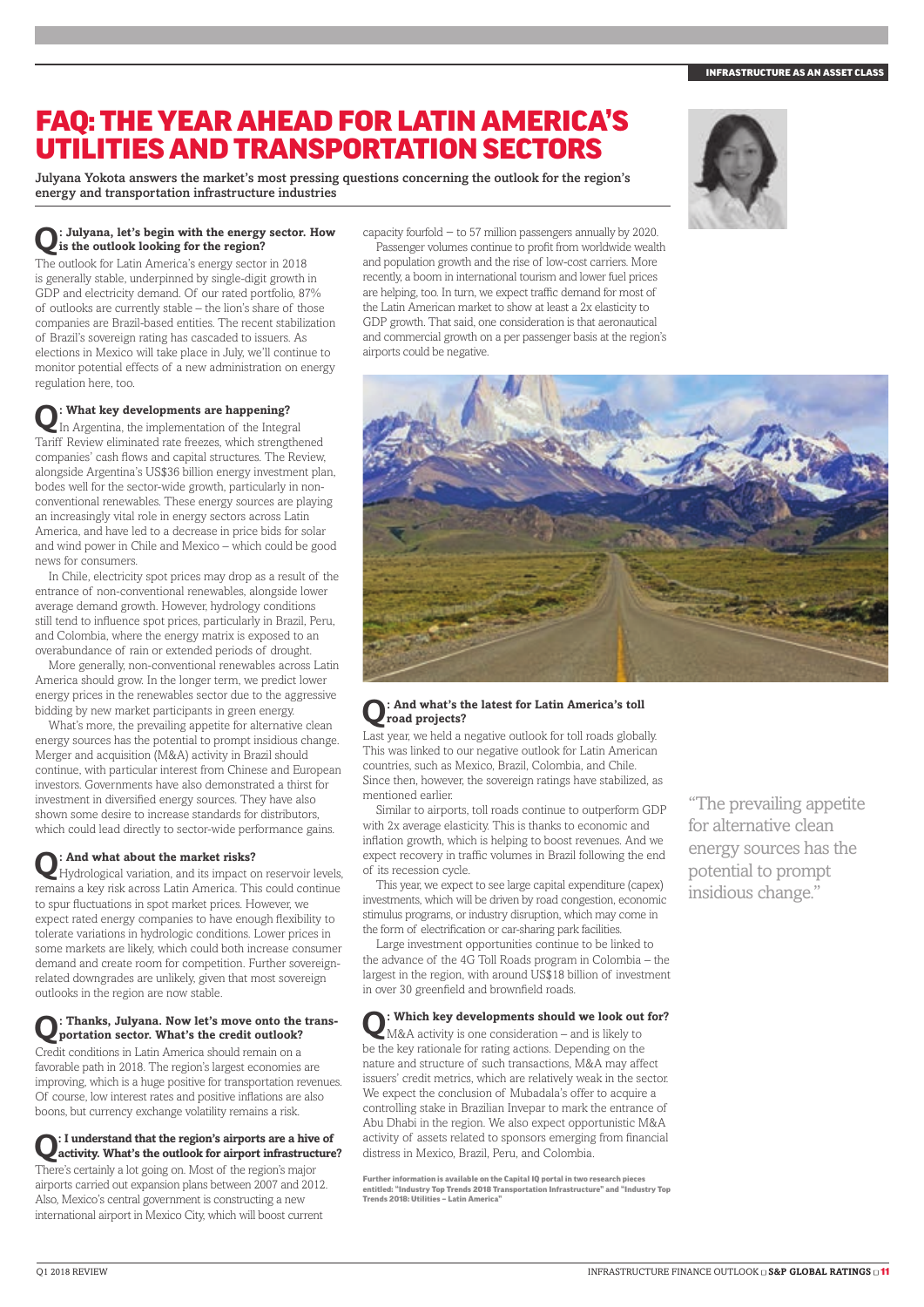#### GREEN FINANCE



## 2018 U.S. MUNICIPAL GREEN BOND MARKET OUTLOOK AND RESILIENCY

Kurt Forsgren and Christina Marin compare the self-labeled municipal green bond market within the U.S. and global peers

The volume of debt that U.S. municipal issuers are labelling as "green" continues to increase: market estimates for 2018 suggest that issuance could to US\$15 billion. S&P Global Ratings expects to see issuers across a vari labelling as "green" continues to increase: market estimates for 2018 suggest that issuance could top US\$15 billion. S&P Global Ratings expects to see issuers across a variety of sectors continue to use the green label, with bond proceeds for both mitigation (such as reducing carbon, water, and waste) and adaptation (such as building more resilient infrastructure) purposes.

#### **The municipal issuers paving the way**

Labeled municipal green bond issuances totalled 65 in 2017, reaching US\$10.4 billion. This represents about 25% of the US\$42.2 billion par total of U.S. green bond issuances that year from corporate and municipal issuers. While there is tremendous need and market demand for green bonds, federal tax reform – and its implications for municipalities – could reduce green bonds issued in 2018. Nevertheless, we estimate additional growth in 2018 as more issuers look to expand their investor base, meet sustainability objectives, and test the water for preferential pricing.

In particular, there have been a few states driving considerable growth. From 2013 to 2017, New York, California, and Massachusetts took the lion's share of issuance. Combined, they generated 64% of all par value and





48% of transactions over that five-year span. These states have been leaders in the movement for environmentallyconscious investing. And, in our view, issuers in these states that have pursued the green label benefit from generally supportive management and governance structures.

In particular, the State of New York led the way in green bond issuance in 2017, with the Metropolitan Transportation Authority issuing US\$2.8 billion in green bonds to support projects. It was the sixth-largest green bond issuer globally during 2017.

Now it seems that other states are following suit. There has been notable growth in Connecticut, Colorado and the District of Columbia. The data indicate that, while the number of green issuers is increasing on opposite coasts and in states with higher concentrations of major cities and infrastructure, growth could continue in other regions of the country.

#### **Applying our Green Evaluation benchmark**

S&P Global Ratings' green evaluation tool scores the quantifiable lifecycle environmental benefit or resilience impact of a specific project or group of projects relative to a regional baseline and compared with that of similar projects and technologies globally. It also provides a second-party opinion regarding governance and transparency framework associate with the financing aligned with the Green Bond **Principles** 

Under our Green Evaluation tool, the majority of global self-labeled green bonds scored E2 (on a scale of E1, highest, to E4, lowest). Our sample includes a high average mitigation score (78/100), largely thanks to the types of technologies financed by self-labeled vintage green bonds. Within the global self-labeled sample, examples of green bonds receiving an excellent score include a geothermal project in the Philippines and a hydroelectric generation project in Ohio. Notably, our analysis also reveals that – in applying our Green Evaluation methodology to a sample of 2017 self-labeled U.S. municipal green bonds – these scored on par with their international counterparts (see chart).

Analysis shows that water, green buildings and transportation projects are the primary beneficiaries of these green bonds. As such, the market for these bonds is growing and – given the interest in sustainable investment and the risks faced by governments from climate change – many municipalities may be keen to enter the green bond arena to finance both environmentally beneficial projects and more resilient infrastructure.

Moreover, we believe that the market for financing projects with environmental benefits is significantly larger than the self-labeled universe of municipal green bonds as evidenced by two transactions that received S&P Global Ratings Green Evaluations, which were not labeled "green" by their issuers.

Further information is available on the Capital IQ portal in the research piece entitled: "U.S. Municipal Green Bond & Resiliency Outlook: Comparing The Self-Labeled Market With U.S. And Global Peers"

"We estimate additional growth in 2018 as more issuers look to expand their investor base, meet sustainability objectives, and test the water for preferential pricing."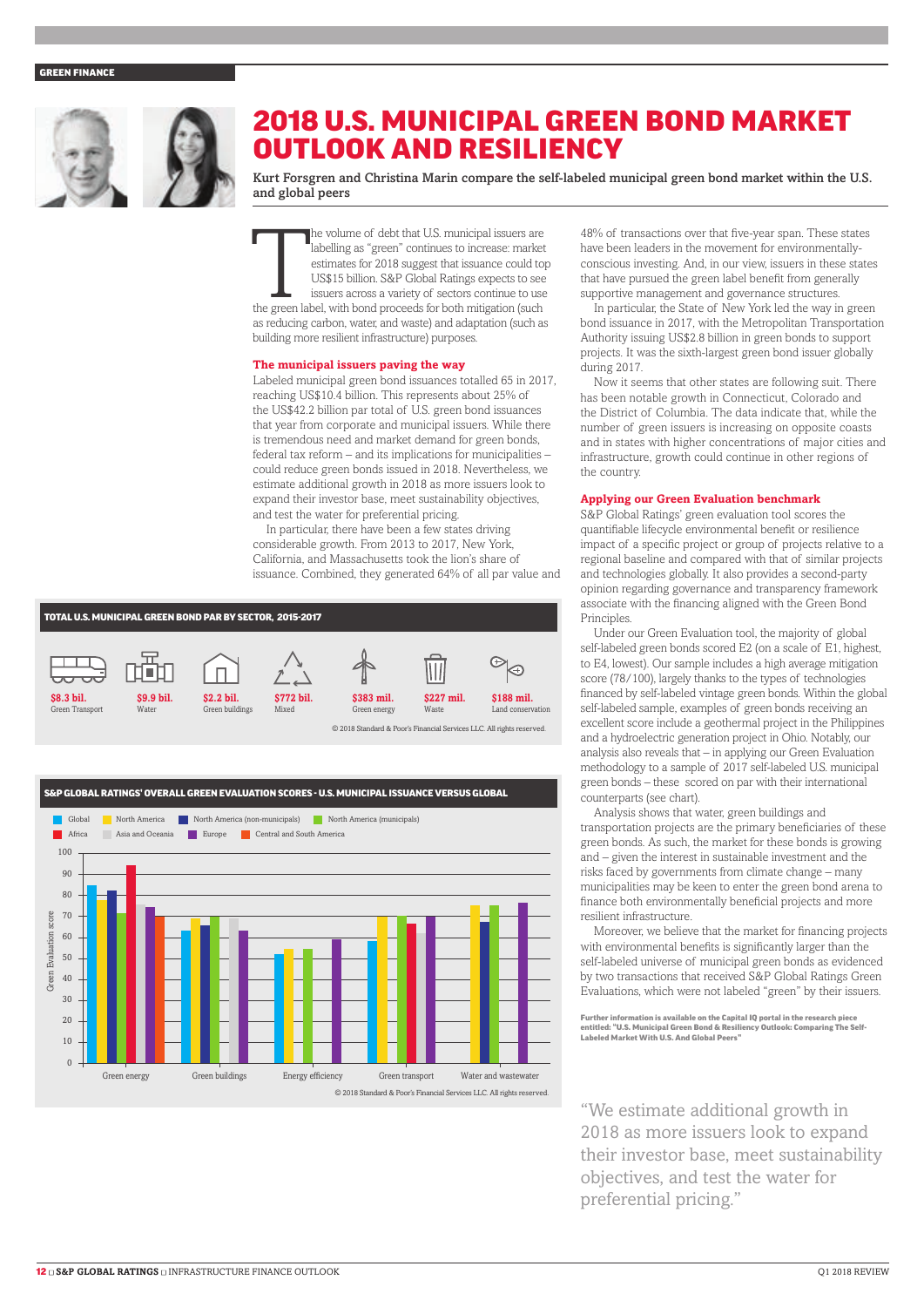#### **GREEN FINANCI**

### U.S. GREEN FINANCE SEES A CLEARER (AND BRIGHTER) YEAR AHEAD

Michael Ferguson considers the positive developments being made in the American green finance market



The grass should be even greener in 2018 for green finance globally. Worldwide, labeled green bond issuance jumped to nearly US\$160 billion in 2017. The figure also grew significantly in the U.S. – despite political headwi green finance globally. Worldwide, labeled green bond issuance jumped to nearly US\$160 billion in 2017. The figure also grew significantly in the U.S. – despite political headwinds – due to a aggressively pushing forward with decarbonization efforts.

In part, this is because of enormous infrastructure needs. Water, wastewater, and irrigation systems will require over US\$630 billion of investment through to 2033 to bring them up to modern standards, according to the U.S. Environmental Protection Agency. With such substantial funding requirements, we expect a variety of financial tools will be used to fund them.

#### **Tax reform: no real hit to green energy?**

The green finance market breathed a sigh of relief once it realized that renewable tax credits were spared the budget axe. As the debate over tax reform came to a head in late 2017, the fate of the production tax credit (supporting wind) and the investment tax credit (supporting solar) hung in the balance, with early versions of the bill excluding these critical credits altogether and later versions curbing it to a large degree. However, the final version of the bill continued the credits – a surprising outcome, given that the bill (now law) is thought to add substantially to the federal deficit. In a bill passed without a single Democratic vote, the continuation of the tax credit speaks to the enduring value of the credits as tools for spurring renewable development that transcends partisan politics.

Still, despite the critical credits being maintained for the moment, the revised tax code may have an indirect impact on the value of these credits. A lower corporate tax rate – with the marginal percentage down to  $21\%$  from 35% – could cause tax equity investment to be less valuable. With a limited number of tax equity investors as it is, the change to the tax code may affect how these projects are funded.

When the market suspected – ultimately incorrectly – that the production tax credit would be excluded from future budgets, installed wind capacity surged in 2015, especially for corporate power purchase agreements (PPAs). So the phaseout of the tax credit expected is avoided (at least for now). As such, we believe renewable financing – spurred by diminished costs – will continue to grow quickly, but we don't expect an immediate surge.

#### **The greening of infrastructure**

Now that the U.S. political agenda has moved on from tax reform, we expect that discussion will return to rebuilding the country's infrastructure. Having been underfunded for decades, America's aging infrastructure is in need of an overhaul.

The White House has recently proposed over a trillion dollars in infrastructure investments, in addition to the US\$200 billion in the 2018 budget. However, the Federal Government continues to acknowledge that much of the funding for these projects – about  $75\%$ , according to the Council on Foreign Relations – will have to continue to come from the state and municipal levels, as it has for much of the past century. Indeed, green bonds are more often than not issued on the local level in the U.S., because most green projects are financing renewable energy power plant and energy-efficient transportation.

#### **A brighter future**

We anticipate another impressive year for U.S. green bond issuance, driven by a mix of renewable-backed issuances, as well as those used to help repair and replace infrastructure projects with more efficient and modern equivalents. Additionally, U.S. energy efficiency initiatives, which reflect shifting consumer preferences and are leading to decarbonization of the U.S. power grid, are likely to be a focal point of green bond issuances, especially as corporate issuers look to reduce their footprints.

The revised U.S. tax code with its lower corporate tax rate could influence issuers' decision about whether to use taxexempt municipal issuances or corporate debt, and, further, in the absence of a formal climate change policy at the federal level, determine what advances will be made at the state level that could drive green issuance.

Furthermore, without the Clean Power Plan and amid diminishing installed costs for renewable capacity, we continue to expect that a number of states will pursue either new or heightened renewable portfolio standards. These standards have driven investment and green bond issuance in the past, and will continue to do so in the years ahead. And while estimates on green bond issuance vary wildly and can hinge on a bevy of market and political conditions, the decarbonization of the world economy continues unabated.

Further information is available on the Capital IQ portal in the research piece entitled: "U.S. Green Finance Sees A Clearer (And Brighter) Year Ahe

"The continuation of the production tax credit (supporting wind) and the investment tax credit (supporting solar) speaks to their enduring value as tools for spurring renewable development in the U.S."

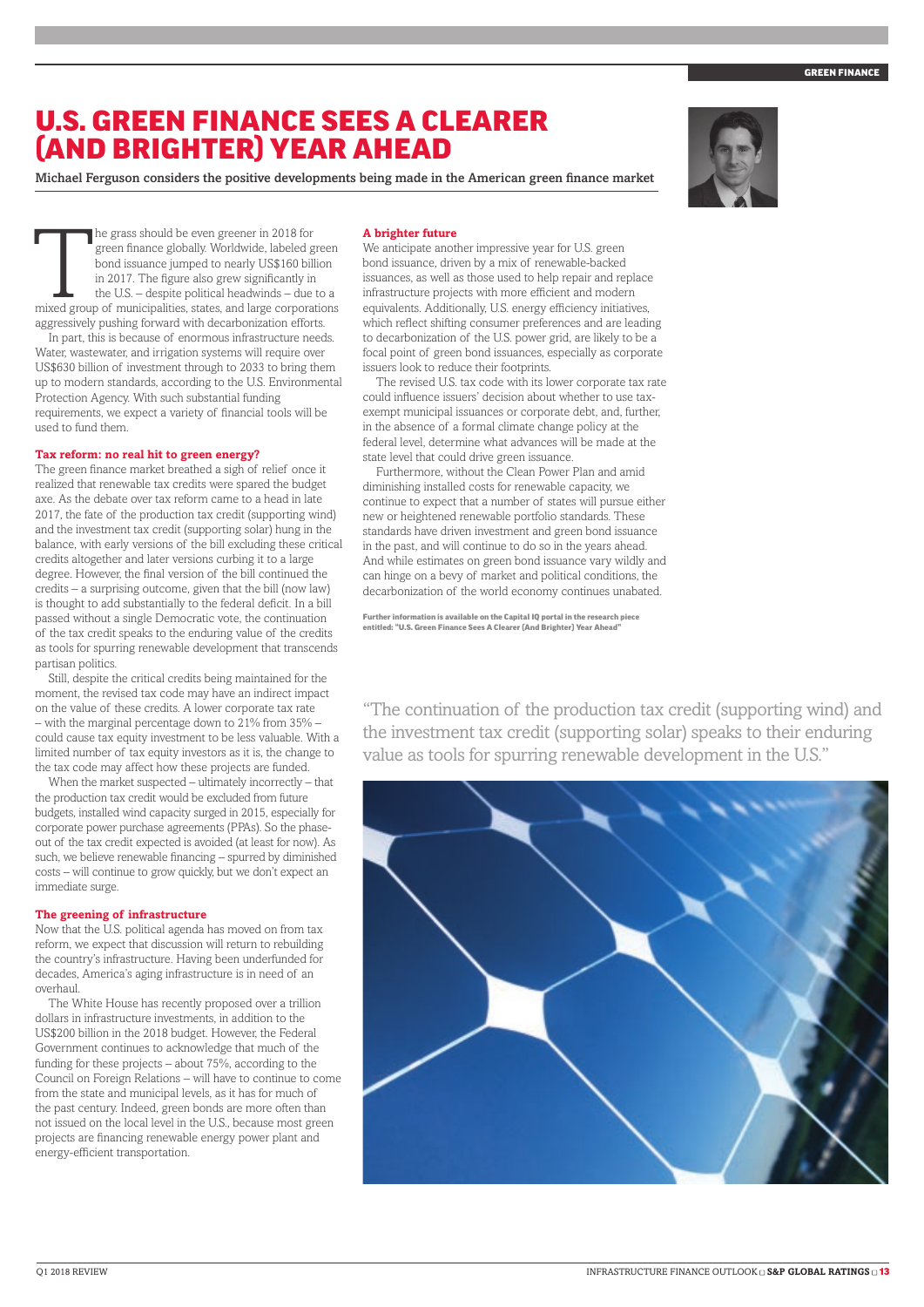#### GREEN FINANCE



### UP FURTHER Noemie de la Gorce provides the green bond market outlook for 2018, highlighting three key trends: green securitization, sovereign issuance, and resilience investments

GREEN BOND ISSUANCE IS EXPECTED TO SHOOT

"We expect emerging markets to maintain their involvement in the green bond market, led by China, India, and Mexico."

&P Global Ratings expects strengthening green<br>bond market fundamentals to fuel about a 30%<br>increase in self-labeled instruments globally –<br>pushing issuance to around US\$200 billion in 201<br>Green bond issuance skyrocketed la &P Global Ratings expects strengthening green bond market fundamentals to fuel about a 30% increase in self-labeled instruments globally – pushing issuance to around US\$200 billion in 2018. Green bond issuance skyrocketed last year to the Climate Bonds Initiative (CBI). This represents annual market growth of 80% over the past five years, demonstrating the rapid development of new green markets, combined with the continuous global political push to address climate change. While we expect this growth will slow down in 2018, we believe solid market fundamentals may drive the expansion of the green bond market to new types of issuers, geographies, and financing types.

#### **Expanding green bond frontiers**

While Europe remained the primary region for green bond issuance in 2017, North America is rapidly bridging the gap. In the U.S., the self-labeled green bond market more than doubled in 2017, driven largely by states, municipalities, and corporates, despite volatile federal climate policies. Emerging markets are also likely to maintain their involvement in the market, led by China, India, and Mexico. The contribution of those three countries to global labeled green bond issuance rose significantly over the last two years, to 20% in 2017 from 7% in 2015.

#### **Sovereign issuance swells**

Moreover, we expect political support for green bond issuance to further ramp up in 2018, through new sovereign and sub-sovereign issuance, as well as via increasing regulatory support for private issuance.

Since Poland's inaugural sovereign green bond in 2016, sovereign and sub-sovereign issuance has increased substantially, to US\$11 billion in 2017 from US\$0.8 million in 2016. Belgium and Indonesia joined the group of sovereign green bond issuers in the first months of 2018, following France, Fiji, and Nigeria last year. Morocco, and possibly Sweden, could follow suit this year.

#### **New green financings instruments**

The development of green financial products reflects, in our view, how the market is approaching new business opportunities arising within the green space. Among these



products, both green lending and green securitization have been on the rise over the last two years: issuance reached a record-high of nearly US\$36 billion in 2017.

These new products constitute an answer to the increasing retail demand for green investments while leveraging the return potential of often diverse and small-scale low-carbon projects such as energy efficiency initiatives.

We expect the U.S. to lead the green securitization market in 2018, supported by existing state and government programs as well as positive momentum in collateralized loan obligations and mortgage-backed securities (MBS) issuance. Despite this geographic concentration, we nonetheless see growth potential for green lending across a broader range of geographies, including emerging and developing markets.

#### **Adaptation financing**

2017 was a year of multiple extreme weather events, underlying the vulnerability of many countries to changing weather patterns. As such, we expect that the amount allocated to adaptation projects may gradually increase. Development banks, local authorities, and water companies are likely to continue to be the main issuers of such bonds.

The key challenge for growth in adaptation is the difficulty of monetizing the benefit of adaptation projects, absent a clear cashflow stream, unlike for mitigation projects. Most of the benefits of adaptation projects make society and business more resilient to unfavorable weather events. However, it is often hard to quantify the financial benefit of reduced damages or increased revenues had the adaptation project not been carried out. The consequence is that public resources or development banks finance most adaptation projects.

Nevertheless, we believe the recent increase in material damage to economies from extreme climatic events may focus the attention of public authorities on the need for adaptation investments. This may accelerate the growth of green bonds for adaptation projects in the medium term.

#### **Climate finance is heating up**

Green capital market instruments – especially green bonds – have been an efficient tool to channel investments into climate finance so far. We expect the market to maintain steady growth in 2018, supported by further technological, financial, and regulatory intervention. We also expect the increasing focus on the impact of climate change to further drive political and business mobilization, as well as stimulate additional investment in mitigation and adaptation financing. With 2017 being the hottest year on record globally, green finance is unlikely to cool down.

Further information is available on the Capital IQ portal in the research piece entitled: "Green Bond Issuance Is the suprimer," partie in the C<br>titled: "Green Bond Issuance Is Evnected To Shoot Un Further

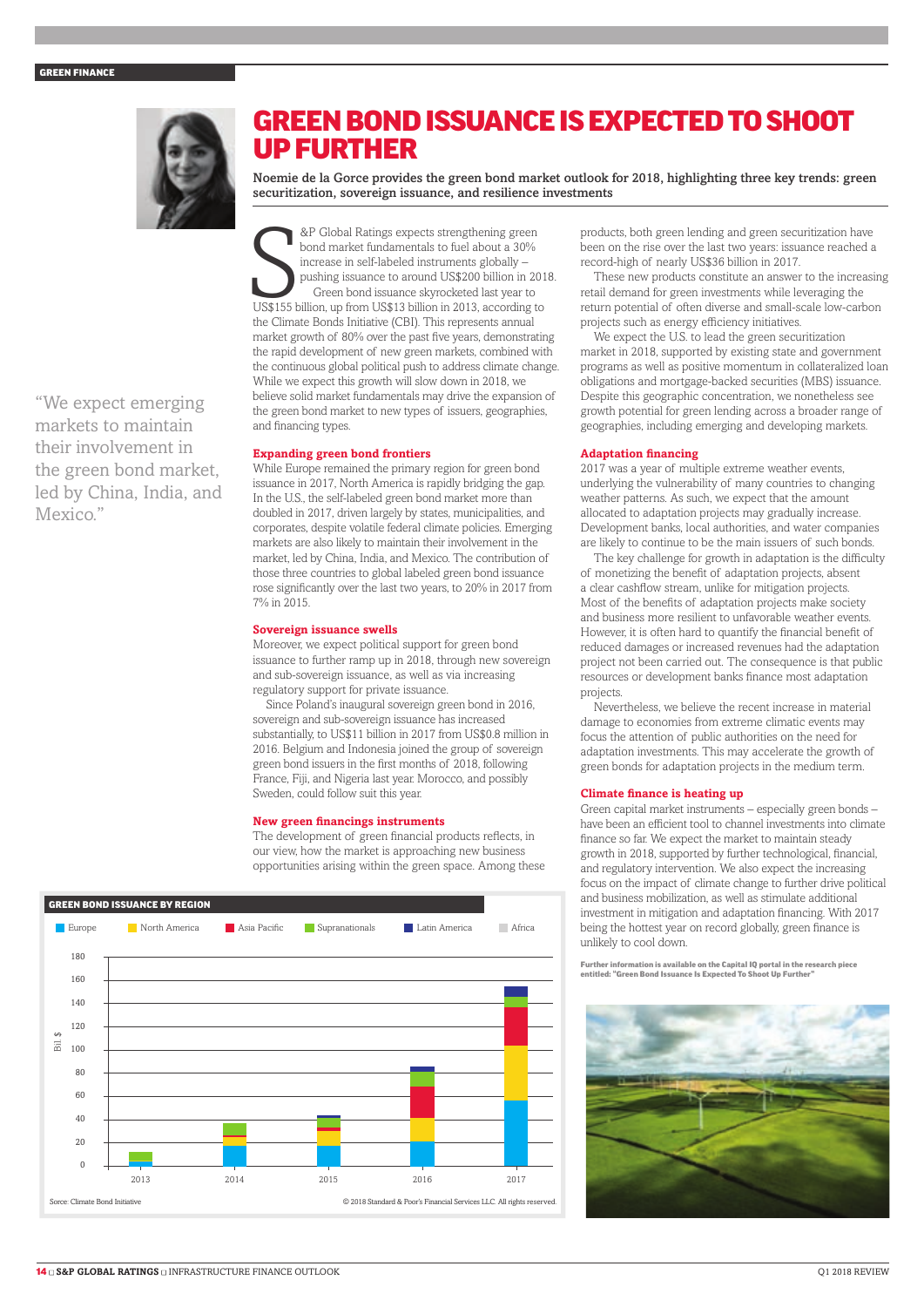### THE NORDICS CONTINUE TO BLAZE THE TRAIL FOR GREEN BONDS

Andrea Croner considers the important, global role that the Nordic public sector has played in the development and expansion of the green bond market

The market has expanded massively: we estimate<br>a record US\$200 billion of issuance in 2018. As<br>of October 2017, around US\$2.1 billion of total<br>outstanding issuance originated in Nordic countries<br>(Denmark, Finland, Iceland, ince the very first green bond issuance in 2007, the market has expanded massively: we estimate a record US\$200 billion of issuance in 2018. As of October 2017, around US\$2.1 billion of total outstanding issuance originated in Nordic countries nations that have been driving innovation in the green bond market, notably through public-sector issuance.

What's more, we see the Nordic countries leading the way for transparency of impact reporting. Nordic public-sector entities have become sought-after specialists in this area and have contributed to creating guidance for impact reporting. Partly as a result of their efforts, investing in green bonds has become more transparent – and therefore more attractive to investors worldwide.

#### **Green bonds have Nordic roots**

Since the inception of the green bond market, the Nordic countries have played an important role in its development and expansion. The World Bank made the first green bond available to the public in 2007 in collaboration with Swedish bank SEB and a group of Swedish investors.

Governments and other public-sector entities aiming to facilitate engagement in the green bond market include the four Nordic public-sector funding agencies (PSFAs), together with six Swedish local and regional governments (LRGs). In October 2017, these entities together published a positioning paper outlining a joint approach to impact reporting for green bonds. The proceeds from Nordic issuances are primarily invested in renewable energy and sustainable housing – but also in public transportation, water and waste management, energy efficiency, forestry, and pollution reduction. To facilitate comparability, there are now specific green bond indices, which make it easier for investors to track performance and compare returns and volatility. In our view, this has resulted in greater transparency for green bonds.

Moreover, the Nordic green bond market continues to expand rapidly, driven by high demand from investors. The public sector represents a large proportion of the market, responsible for well over 50% of new issuances in most of the past six years, putting it at the forefront of the green bond market in the region. And over the next few years, we expect both the number of issuers and the issuance volumes to increase.

#### **Increased funding diversification**

Public-sector funding agencies (PSFAs) are the largest Nordic borrowers of green bonds due to their history of large issuances in general, followed by multilateral lending institutions (MLIs), government-owned companies (GREs), and finally local and regional government (LRGs). Today, eight LRGs, three GREs, four PSFAs, and one MLI have issued green bonds in the Nordics (see chart).

The high credit quality of Nordic GREs and LRGs – mostly in the 'AAA' and 'AA' categories – attracts investors with a low risk appetite. Moreover, there is an increasing awareness of environmental issues among investors and issuers, not least in the Nordics. This – combined with the fact that green bonds have allocation to environmentally responsible assets, which traditional bonds do not necessarily have – means that we expect the demand for public-sector green bonds in the region to increase further.

The Nordic LRGs have a strong commitment to sustainable new housing, renewable energy, pollution reduction, and green public transport as well as eco-friendly water and waste management, which are all clear candidates for green financing. As a result, investors are showing strong appetite for the still relatively scarce green bonds issued by the Nordic public sector.

The appeal of green bonds is broader than for traditional bonds as it attracts a wider and more diverse range of investors. We therefore believe green bonds give the Nordic public sector access to a more diverse global funding base with potentially longer maturities in financing. With strong investor interest, evidence of differences in pricing and maturities between green and normal bonds is emerging in the Nordic capital market. Municipality Finance's first green bond issuance in 2016 attracted almost 50 investors, including many that had never invested in the entity before. Green bond issuance is often oversubscribed and investors keep pointing to a scarcity of green bond supply. To this end, we expect the green bond market to experience strong growth in the coming years.

Further information is available on the Capital IQ portal in the research piece entitled: "The Nordics Continue To Blaze The Trail For Green Bonds"



"Nordic nations have been driving innovation in the green bond market, notably through public-sector issuance. "

#### CITY OF GOTHENBURG S&P GLOBAL RATINGS GREEN EVALUATION

The City of Gothenburg's Swedish krona (SEK) 1 billion 2016 bond issuance received a Green Evaluation score of 67/E2. This reflected an average score in transaction Transparency (56/100) and a very strong score in Governance (94/100). The proceeds are solely dedicated to financing green projects, as defined within the city's environmental framework, with projects in renewable energy, energy efficiency, public transportation, waste management water treatment, and sustainable housing.



#### **GREEN FINANCI**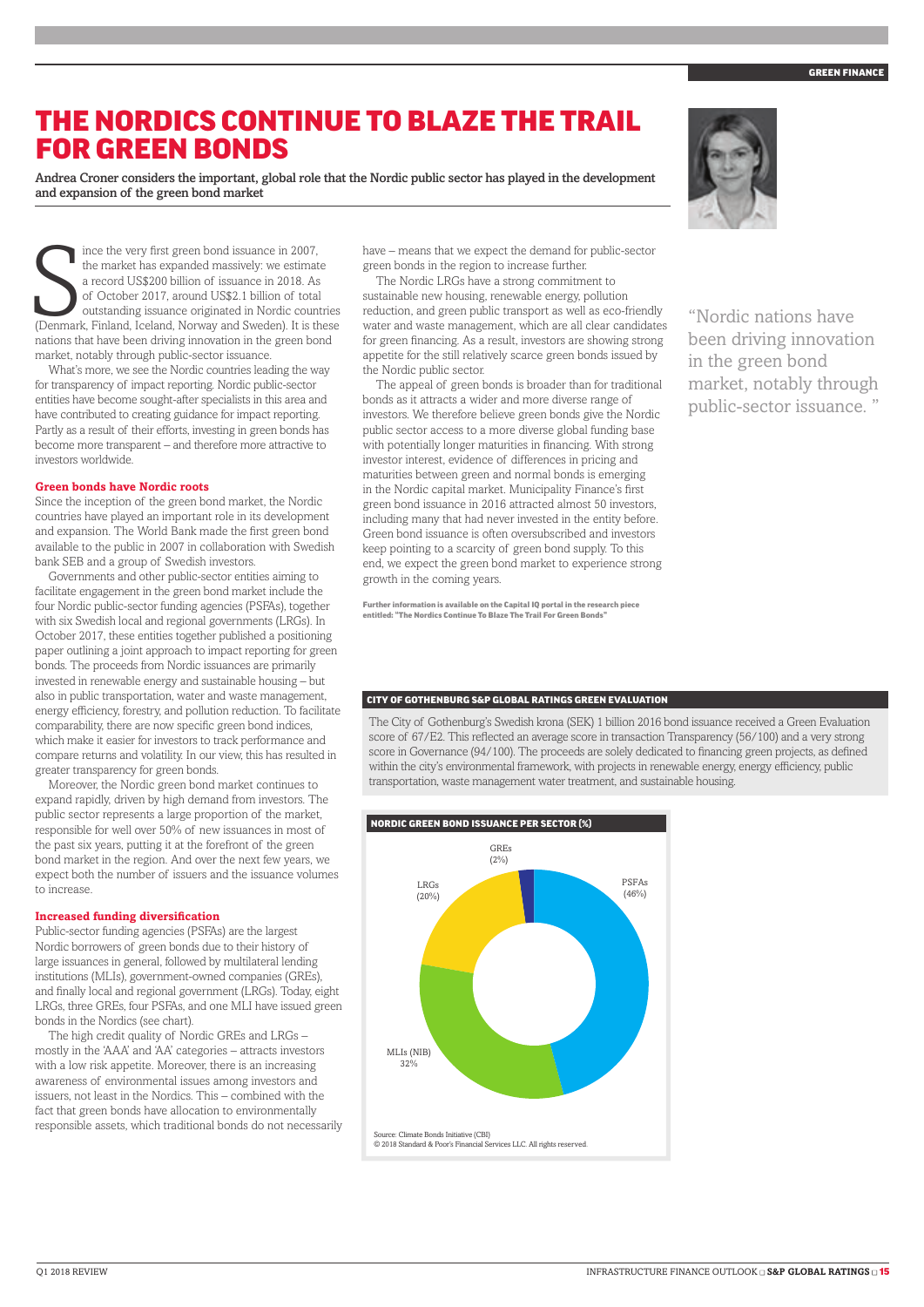#### RATINGS UPDATE: ENERGY AND INFRASTRUCTURE

#### PLNG CHINA'S RENEWABLE ENERGY-QUOTA SYSTEM

#### PERU LNG S.R.L. ASSIGNED 'BBB-' CORPO-RATE CREDIT AND ISSUE-LEVEL RATINGS; OUTLOOK STABLE

On March 8, 2018, S&P Global Ratings assigned its 'BBB-' corporate credit and issue-level ratings to Peru-based natural gas liquefaction company Peru LNG S.R.L. (PLNG). Our 'BBB-' ratings on PLNG incorporate the company's solid competitive position in Peru, which is protected by the significant barriers to entry for potential competitors, as well as its adequate contract profile that ensures strong predictability of volumes delivered. In addition, PLNG's liquefaction plant has a history of adequate operating performance evidenced by high utilization levels, and doesn't require significant maintenance capital spending to ensure good records. On the other hand, we identify three factors that partially counterbalance these strengths: PLNG's exposure to natural gas prices; its lack of geographic diversification; and its off-taker concentration.

"PLNG is protected by the significant barriers to entry for potential competitors, as well as its adequate contract profile that ensures strong predictability of volumes delivered."

PLNG operates a 4.45 million metric tons per annum liquefaction plant, a marine terminal, and a 408-kilometer pipeline that transports natural gas from Camisea, one of the most important natural gas reserves in Latin America. PLNG is a strategic asset for Peru, not only because it consumes around 50% of the gas produced in Camisea – the royalties of which are important for the national economy – but also because it supports gas consumption in the country.

PLNG has secured a volume flow that averages 218 trillion British Thermal Units (BTU) per annum and that has demonstrated stability during different economic and commodity price cycles through a take or pay agreement with Shell International Trading Middle East (SITME), a wholly-owned subsidiary of Royal Dutch Shell PLC. The agreement matures in 2028, and, in our view, the company won't face issues with renewal after its maturity. PLNG's gas supply is fully guaranteed until 2028 by separate agreements signed with the Block 56 and Block 88 of the Camisea consortium.

The stable outlook on PLNG reflects our expectation that the company's net debt to EBITDA will converge to 4.0x by the end of 2019 and that its free operating cash flow (FOCF) to net debt will remain higher than 15% within that period. Given PLNG's volatile cash flows, which are due to exposure to the natural gas price, we expect that the company would lower its dividend distributions if required in order to maintain its leverage under the mentioned levels.

Further information is available on the Capital IQ portal in the research piece entitled: "Peru LNG S.R.L. Assigned 'BBB-' Corporate Credit And Issue-Level Ratings; Outlook Stable"

### Wind And Solar Generators Stand To Gain The Most From China's Renewable Energy Quota System

#### China's long-awaited rollout of its renewable energy-quota system will force grid companies to purchase and transmit more non-fossil fuel sources of power

China's renewable energy quota system will be more effective in boosting renewables use than before – and wind and solar are at the top of the pecking order under the framework.

The new system sets quotas for renewable energy consumption, whereas renewables targets were previously based on generation. The rules were issued on March 23, 2018, with the aim to go into effect this year after industry consultation. Generation-focused quotas have contributed to a rush of renewables investments by major power generation groups. This in turn aggravated curtailment, or cases when the energy was produced but not dispatched. And because there was not enough demand for local consumption, excess renewables supply in the northern and southwest regions sat idle, unable to be transmitted outside the region.

Indeed, high curtailment rates have been a major bottleneck for China's renewables sector in recent years. That said, curtailment started to trend down from 2017, after local governments were required to stringently observe a minimum-utilization hour policy on renewable energy generation facilities. Under the new framework, provincial grid companies and power purchasers will be obliged to meet the renewable energy consumption quotas set for each province by the end of 2018 and 2020 respectively. If they do not meet targets, they can be penalized.

Beijing plans to raise non-fossil fuels to 15% of energy consumption by  $2020$  – from  $13.3\%$  in  $2016$  – and to  $20\%$  by 2030. However, a great deal of abandoned wind and solar power in the northern China and hydro-power in southwest China has become a deterrent for the nation's development of renewable energy.

We believe that the new quota system will push the provincial government and the grid companies to take effective measures to increase renewables consumption in order to avoid punitive economic and political consequences for missing the quota. As part of the quota system, China will "The new system sets quotas for renewable energy consumption, whereas renewables targets were previously based on generation."

also issue renewable power certificates to power companies for every megawatt hour of generation.

The renewables generators will transfer the certificates to grid companies or power purchasers when they dispatch the power and receive payment. Importantly, the generators will still be entitled to government subsidies for renewable energy even after the certificate transfer.

The new rules were announced and will be monitored by China's economic planning body, the National Development and Reform Commission (NDRC). The NDRC will allocate renewable energy quotas to the provincial grid companies, other distribution and retail companies, large end-users in direct power purchase, and the captive gencos in the same province for 2018 and 2020.

Two sets of quota were introduced: first, total renewable energy (hydro and non-hydro); and, second, non-hydro renewable energy, including onshore and offshore wind, solar, biomass, and geothermal. Wind and power stand to benefit the most, because non-hydro quotas are increasing the most from 2018-2020. Partly due to its mature stage of development in China and long planning and construction period, the quota for hydropower is relatively flat from 2018-2020.

Further information is available on the Capital IQ portal in the research piece entitled: "Wind And Solar Generators Stand To Gain The Most From China's Renewable Energy rmus.<br>Inta Systi

#### FORTUM-UNIPER-E.ON

### The Fortum-Uniper-E.ON Deal And Its Credit Consequences

Following the news of Fortum's potential takeover of Uniper SE, S&P Global Ratings lowered the long-term issuer credit rating on Fortum to 'BBB' from 'BBB+'

On February 7, 2018, Finnish power utility Fortum Oyj announced that the holders of 47.12% of German peer Uniper SE's shares had accepted Fortum's take-over offer of €22 per share for a total of €3.78 billion. Of this, 46.65% comes from German energy utility E.ON SE, which spun off Uniper in 2016. The transaction is still subject to regulatory approval, which we expect Fortum will obtain in mid-2018.

Following Fortum's initial announcement, S&P Global Ratings lowered the long-term issuer credit rating on Fortum to 'BBB' from 'BBB+'. The downgrade mainly reflected our anticipation that Fortum would have weakened credit metrics after completion of the acquisition. Our outlook on Fortum is negative. At the same time, we affirmed the 'BBB-' rating on Uniper and maintained the positive outlook. The ratings and outlook on E.ON remained unchanged.

Although E.ON's sale of its stake in Uniper will generate proceeds of about €3.78 billion, it has no immediate impact on our view of E.ON's credit quality. This is because we saw E.ON's stake in Uniper as a means of providing E.ON with

financial flexibility, and we already incorporated a potential disposal into our base case.

At the same time, we recognize that the materialization of the disposal in a relatively short timeframe provides additional headroom under the ratings. We continue to consider a ratio of FFO to debt in the 16%-18% range as commensurate with our rating on E.ON, and we believe the company will remain well within our threshold for the rating in 2018.

Further information is available on the Capital IQ portal in the research piece entitled: "The Fortum-Uniper-E.ON Deal And Its Credit Consequences"

"The downgrade mainly reflected our anticipation that Fortum would have weakened credit metrics after completion of the acquisition."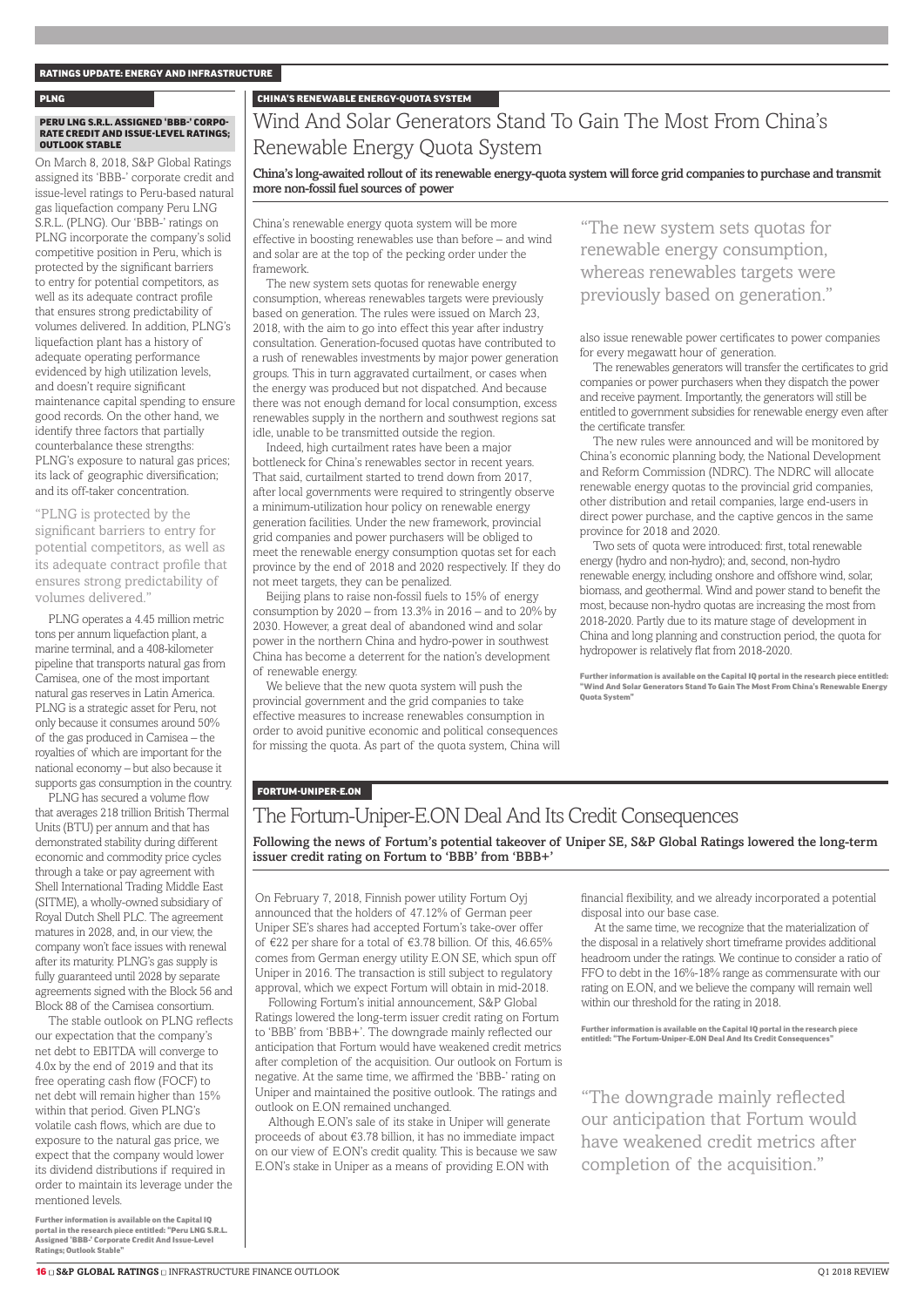#### HOW DO BANKS' GREEN BONDS MEASURE UP?

### A look at green issuance by the world's top banks, through the lens of the Green Evaluation

Miroslav Petkov undertakes a review of almost all of the green bonds issued by the world's top 200 banks and finds that they are likely to receive a Green Evaluation in the top two quartiles because they invest predominantly in renewable energy and green buildings

Even though green bonds represent a tiny proportion of bank borrowings (around 0.5%), we expect that share to rise. This is supported by the fact that banks, as key providers of funding, have a significant role to play in the transition to a low-carbon economy. Indeed, banks have already increased issuance of green bonds in the past few years: to US\$27 billion in 2017, from US\$1.5 billion in 2014. This is according to data from the Climate Bonds Initiative (CBI), which we have adjusted to include green bonds invested in large-scale hydro or clean coal projects.

Despite this, banks' green bond issuance remains significantly below the OECD estimates for meeting the Paris Agreement's targets. As such, we expect all banks to continue to grow their share of green bond issuance in the near future. And we think that the EU's Energy efficient Mortgages Action Plan (EeMAP) and opportunities offered by green securitization could provide further impetus to market growth.

Chinese banks have contributed significantly to the increase in bond issuance. Following the government's decision to build a green financial system in China, Chinese banks represent more than half of total green bond issuance by banks (see chart). However, the green bonds issued by Chinese banks differ from those issued outside China. Firstly, they work on different standards: beyond China, banks look to the voluntary recommendations of the Green Bond Principles (GBP), whereas Chinese issuers adhere to the compulsory green bond guidelines of the People's Bank of China.

There were also differences in project allocation. For two-thirds of the banks we reviewed outside of China, renewable energy and green buildings represent more than 90% of the allocation of green bonds. In contrast, in China, pollution prevention and clean transportation represent the largest share.

Overall, banks' green bonds that are aligned with the GBP and whose proceeds are predominantly allocated to renewable energy assets are, under our analytical approach, more likely to receive a Green Evaluation in the upper quartile. For others



with a material level of investments in other sectors high in the hierarchy (such as green buildings), the differentiation between the top and second quartile will likely depend on the carbon intensity of the grid where the green assets are located and on features of their impact reporting (for example, level of detail and external verification). The Green Evaluation score of Chinese green bonds could be lower if a material level of the proceeds is allocated to efficient coal technologies, which could be somewhat offset by the high carbon intensity of the grid in China.

Further information is available on the Capital IQ portal in the research piece entitled: "A Look At Banks' Green Bond Issuance Through The Lens Of Our Green Evaluation Tool?"



#### GREEN EVALUATION UPDATES

#### BIFIII HOLTWOOD GREEN EVALUATION

US\$350 million senior secured notes, issued in February 2018 by BIF III Holtwood LLC, have received an S&P Global Ratings Green Evaluation score of E1/90.

The Green Evaluation looked at the whole issuance, 90% of which will be used to refinance existing indebtedness for a portfolio of two hydroelectric facilities. These facilities, Holtwood and Wallenpaupack, are located in Pennsylvania and have a combined installed capacity of 296MW. The remaining 10% of proceeds will be distributed to Brookfield Infrastructure Fund (BIF II) for capital expenditures on renewable assets – including wind, solar, and hydro renewable assets in America, Colombia and the UK

The Green Evaluation score E1/90 reflects the excellent Mitigation score of 95/100. This is supported by a focus on renewable energy generation contributing to systemic decarbonization and the fact that these projects are located in areas of moderate carbon intensity. The robust Transparency score, 83/100, reflects the intention of Brookfield Renewable to report on annual greenhouse gas (GHG) emissions reduced or avoided for the overall portfolio. Lastly, the strong Governance score (83/100) reflects the certainty of the uses of the funds, which support Brookfield Renewable's strategic commitment to renewable power, and the company's intention to track the proceeds via annual financial reporting. Further information is available on the Capital IQ portal in the Green Evaluation entitled: "BIF III Holtwood LLC's \$350 Million Senior Secured Notes"

#### MODERN LAND (CHINA) GREEN EVALUATION

Modern Land (China) Co. Ltd.'s US\$350 million of green bonds have received an S&P Global Ratings Green Evaluation score of E1/84. The financing, issued by Modern Land (China) C. Ltd. will be used to finance the construction of existing, or refurbishment of new, environmentally certified green buildings in China – with the aim to improve their energy performance by 15% or 30% respectively.

The overall Green Evaluation score is a weighted aggregate of the Mitigation, Governance, and Transparency scores. This financing received a high Mitigation score of 92/100, because of the high level of expected avoided carbon emissions compared with the baseline scenario – due to the high carbon intensity of the coal-dominated grid. The solid Governance score of 76/100 reflects the strong framework governing the allocation and management of proceeds, as well as the detailed measurement of actual or expected environmental impacts for each eligible project.

Further information is available on the Capital IQ portal in the Green Evaluation entitled: "Modern Land (China) Co. Ltd. US\$350 Million Green Bond"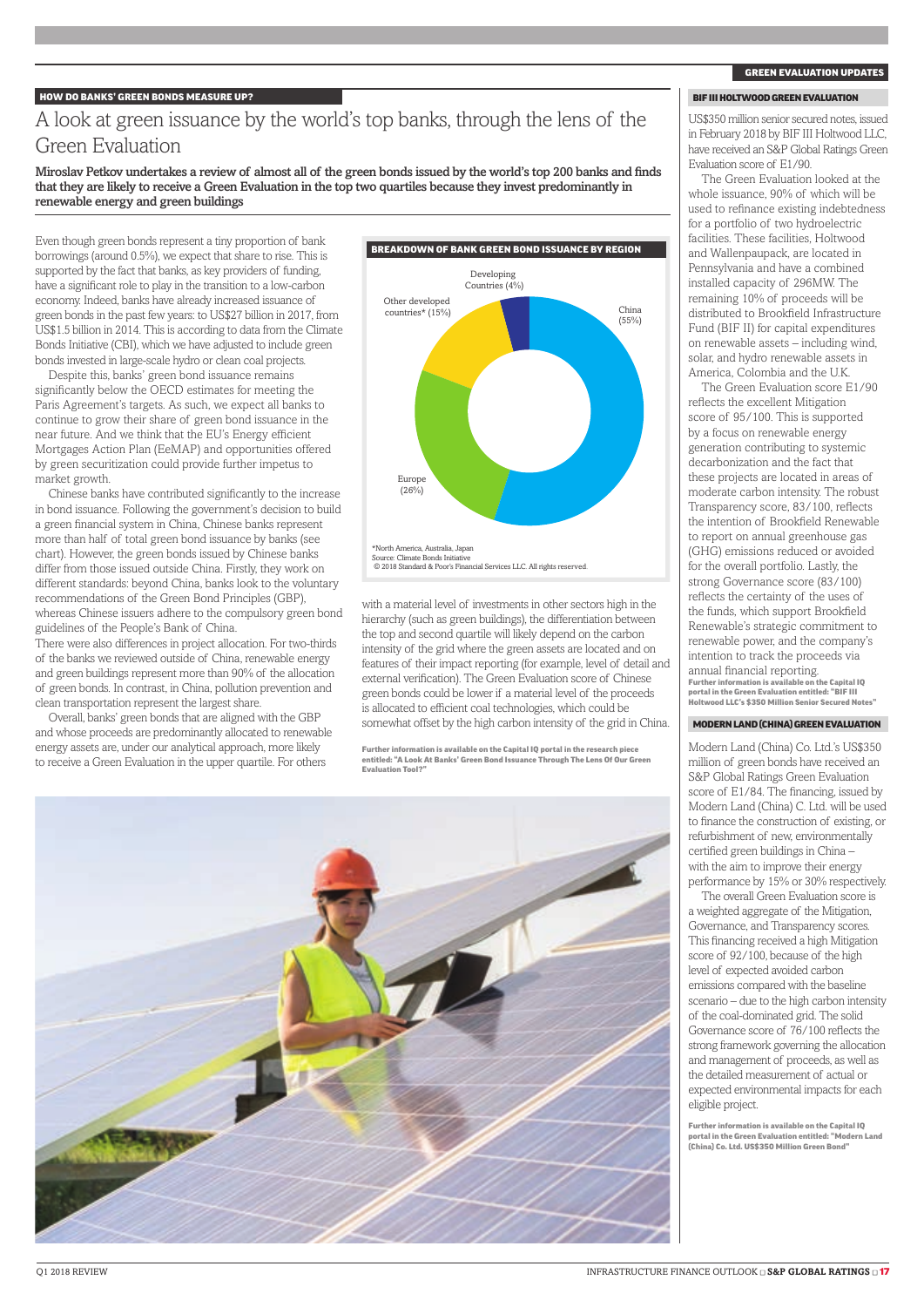#### **Commercial**

**George Slavin** Sales - New York +1-212-438-2629 george.slavin@spglobal.com

### **Sandra Pereira**

Sales - EMEA + (44) 20-7176 3746 sandra.pereira@spglobal.com

#### **Jonathan Usdin** Sales - New York +1-212-438-0154 jonathan.usdin@spglobal.com

#### **Mireille Barthez**

Sales - EMEA + (33) 1-4075-2528 mireille.barthez@spglobal.com

#### **Alberto Santos** Sales - Latin America +1-212-438-2329 aj.santos@spglobal.com

**Dongsheng, Hong** Sales - APAC + (65)-623-96317 dongsheng.hong@spglobal.com

#### **Analytical**

**Susan Gray** Global Head of Corporate & Infrastructure Ratings +1-212-438-0040 susan.gray@spglobal.com

**Karl Nietvelt** Head of Analytics and Research Global Infrastructure +(33) 1-44 20 67 51 karl.nietvelt@spglobal.com

#### **Andreas Kindahl** Global Head of Infrastructure Ratings

+468-440-5907 andreas.kindahl@spglobal.com

### **Sustainable Finance**

**Michael Wilkins** Corporate & Infrastructure Ratings + (44) 20-7176 3528 mike.wilkins@spglobal.com

#### **Nicole Martin**

Corporate & Infrastructure Ratings + 1-416-507-2560 nicole.martin@spglobal.com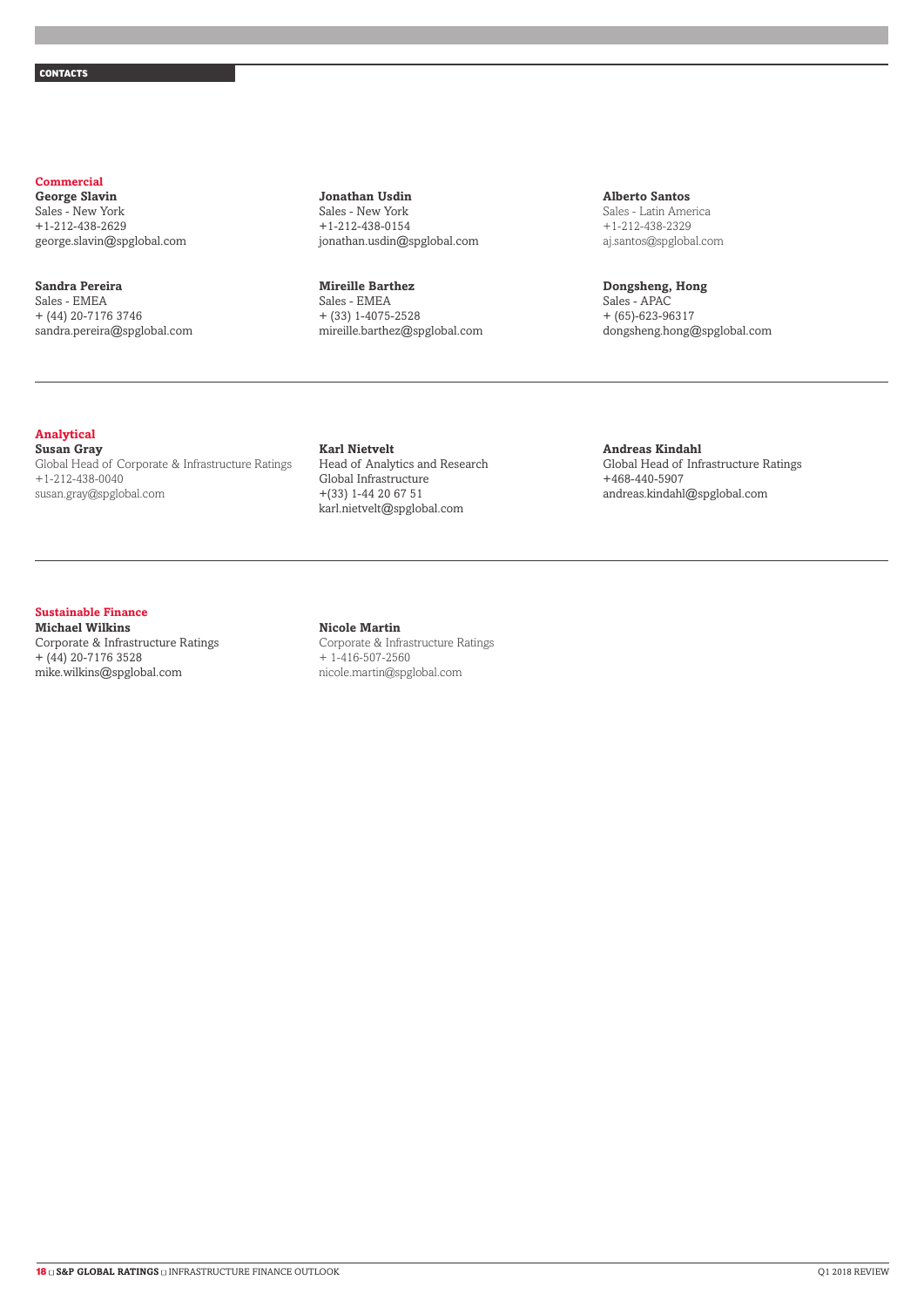### **NORTH AMERICA**

**Anne Selting** North America Transportation & P3s - San Francisco + 1-415-371-5009 anne.selting@spglobal.com

**Kyle Loughlin** North America Utilities - New York +1-212-438-7804 kyle.loughlin@spratings.com

**Simon White** North America Energy - New York +1-212-438-7551 simon.white@spglobal.com

#### **Trevor d'Olier-Lees**

P3s & Renewable Energy - New York +1-212-438-7985 trevor.dolier-lees@spglobal.com

**Todd Shipman** North America Utilities - Boston +1-617-530-8241 todd.shipman@spglobal.com

**Aneesh Prabhu** North America Energy & Power - New York +1-212-438-1285 aneesh.prabhu@spglobal.com

**Dhaval Shah** Canadian Infrastructure – Toronto +1-416-507-3272 dhaval.shah@spglobal.com

#### **Mike Grande**

North America Energy Midstream - New York +1-212-438-2242 michael.grande@spglobal.com

#### **Mike Ferguson**

North America Energy & Power - New York +1-212-438-7670 michael.ferguson@spglobal.com

#### **EMEA**

**Beatrice de Taisne** EMEA Utilities + (44) 20-7176-3938 beatrice de Taisne@spglobal.com

**Michela Bariletti** EMEA Infrastructure Ratings + (44) 20-7176 3804 michela.bariletti@spglobal.com **Pierre Georges** EMEA Utilities + (33) 1-44 20 67 35

**Mar Beltran** EMEA Infrastructure Ratings +34-91-423-3193

mar.beltran@spglobal.com

pierre.georges@spglobal.com

**LATAM**

**Pablo Lutereau** LATAM & APAC Infrastructure & Utilities - Buenos Aires + 54-11-4891-2125 pablo.lutereau@spglobal.com

#### **Jose Coballasi**

LATAM Infrastructure & Utilities - Mexico City +52-55-5081-4414 jose.coballasi@spglobal.com

**Julyana Yokota** LATAM Infrastructure & Utilities - Sao Paulo +55-11-3039-9731

julyana.yokota@spglobal.com

#### **APAC**

**Richard Langberg** APAC Infrastructure - Hong Kong +852-2533-3516 richard.langberg@spglobal.com

**Richard Timbs** Australia Infrastructure - Sydney +61-2-9255-9824 richard.timbs@spglobal.com

**Gloria Lu** Greater China Infrastructure - Hong Kong + 852-2533-3596 gloria.lu@spglobal.com

**Parvathy Iyer** Australia Infrastructure - Melbourne +61-3-9631-2034 parvathy.iyer@spglobal.com

**Abhishek Dangra**

South East Asia Infrastructure - Singapore +65-6216-1121 abhishek.dangra@spglobal.com